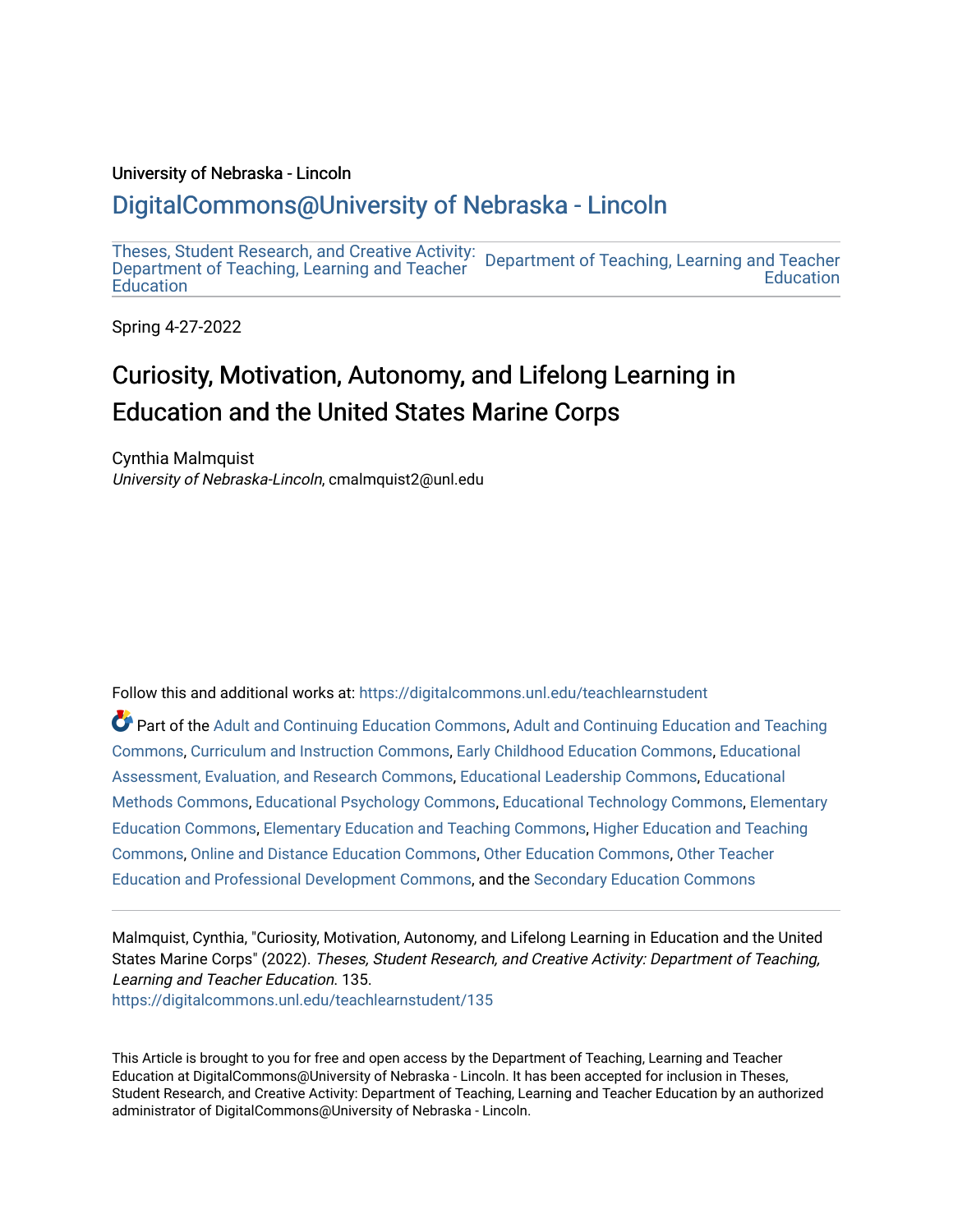Cynthia Malmquist - Capstone

## **Capstone**

**Cynthia G. Malmquist**

**Department of Teaching, Learning, and Teacher Education** 

**University of Nebraska-Lincoln**

**Master's Degree in Education with Specialization in Innovative Learning Technologies**

**Curiosity, Motivation, Autonomy, and Lifelong Learning in Education and the United States Marine Corps**

**April 27, 2022**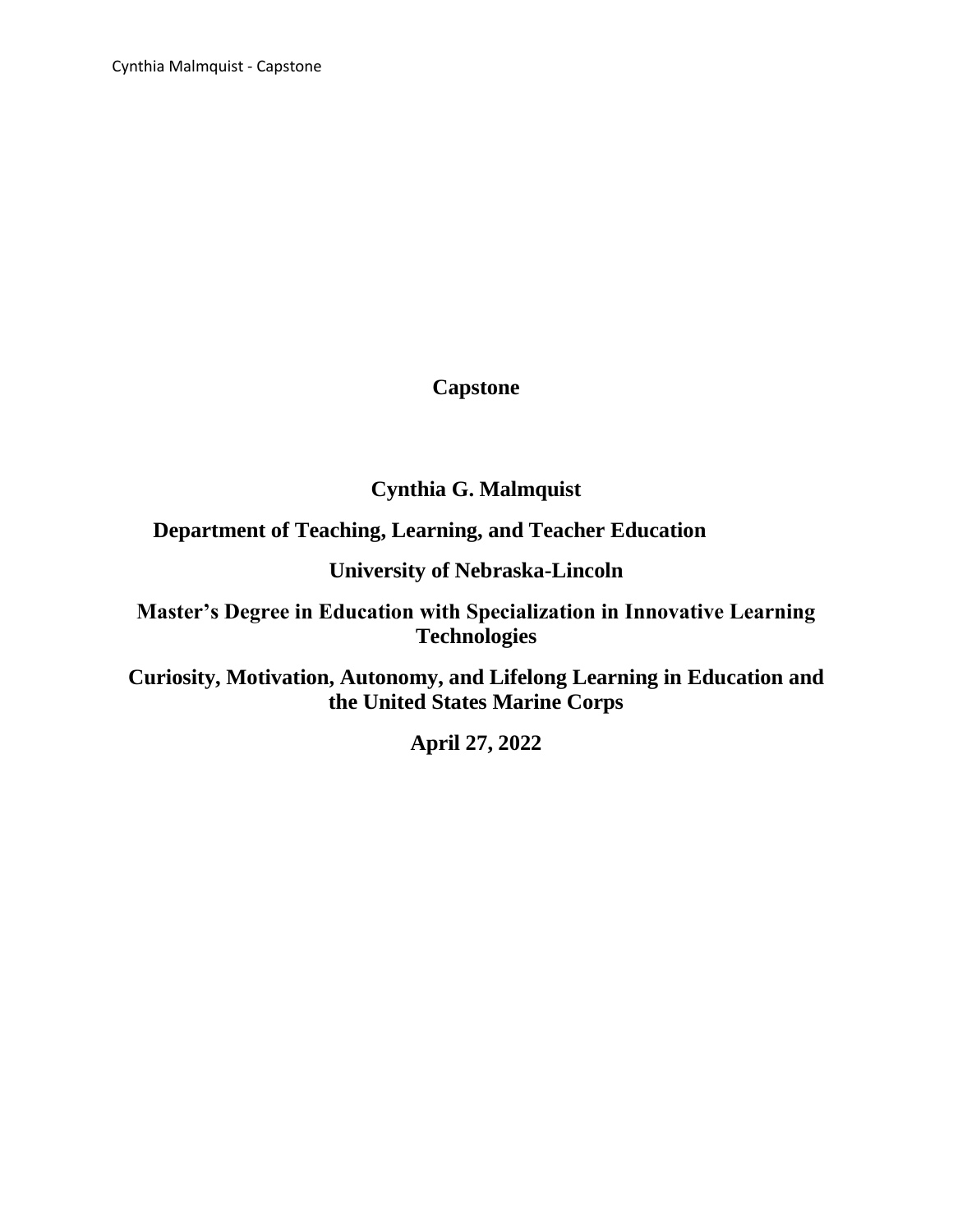### **Curiosity, Motivation, Autonomy, and Lifelong Learning in Education and the United States Marine Corps**

#### **Abstract**

Curiosity, intrinsic motivation, and autonomy-supportive teaching all promote lifelong learning in both the classroom and Marine Corps. Humans are all born with curiosity. Children inherently practice forms of intrinsic motivation. Most would agree that they do not like being micromanaged - they enjoy a sense of freedom when completing tasks. Despite this, many students learn in a controlling environment and many Marines work under controlling leaders. Though a large amount of time is spent on learning through the first 18 years of life, lifelong learning does not come naturally and is not commonly practiced. The research and ideas discussed below are all means to promote a positive learning environment for students in the classroom and the population within the Marine Corps. If curiosity, intrinsic motivation, and an autonomy-supportive teaching environment can be promoted, it equates to creating a foundation for lifelong learning. These attributes promote confidence, self-identity, and growth as an individual. They will lead to higher test scores, morale, and mission accomplishment without that being its purpose. Lifelong learning can be something we all strive for and seek for ourselves and our Marines. It will benefit us as leaders and the Marine Corps as an institution. There are tangibles to implement in the Marine Corps to promote these attributes.

#### **Introduction**

Curiosity, intrinsic motivation, and autonomy-supportive teaching all promote lifelong learning in both the classroom and Marine Corps. Humans are all born with curiosity. Children inherently practice forms of intrinsic motivation. Most would agree that they do not like being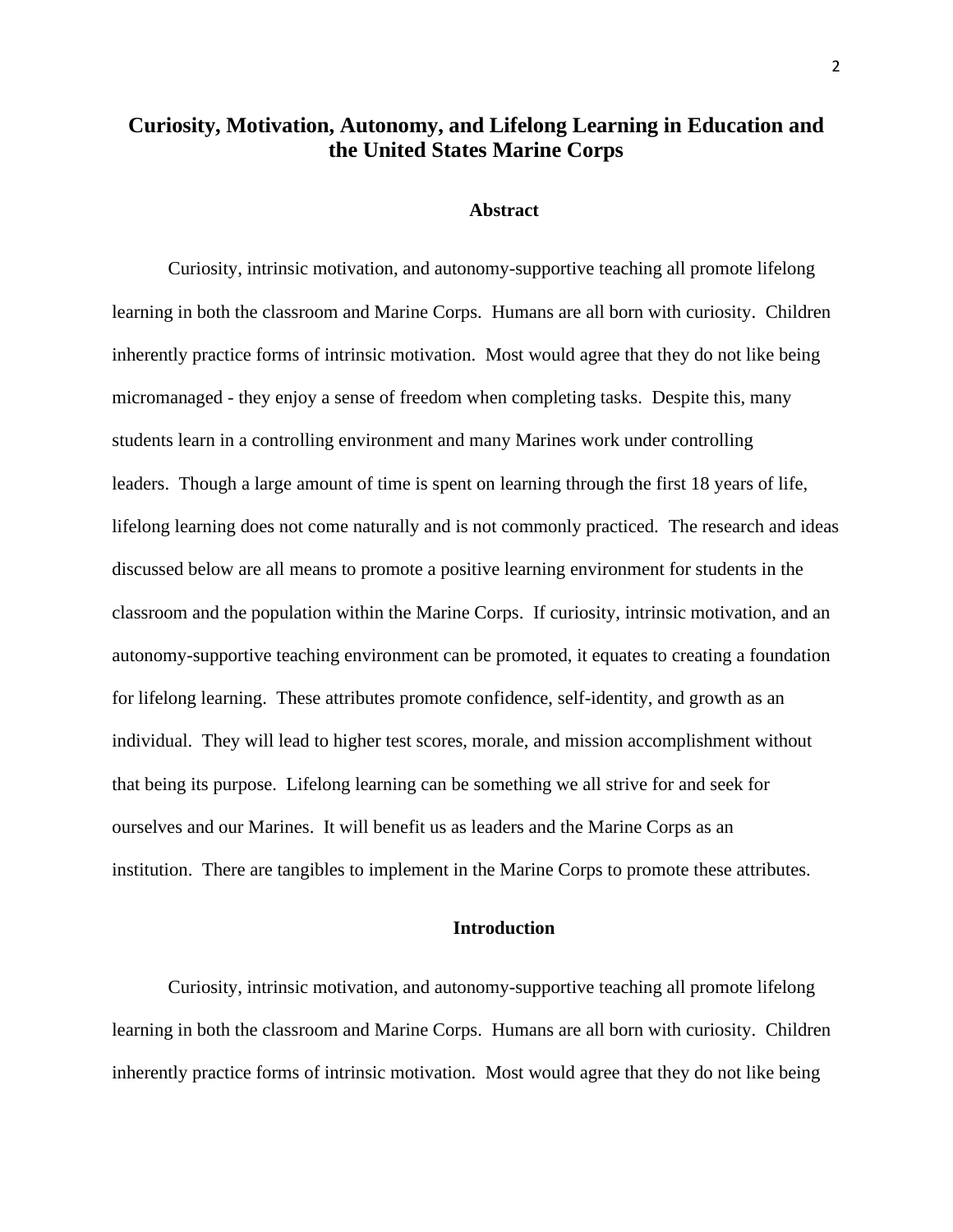micromanaged - they enjoy a sense of freedom when completing tasks. Despite this, many students learn in a controlling environment and many Marines work under controlling leaders. Though a large amount of time is spent on learning through the first 18 years of life, lifelong learning does not come naturally and is not commonly practiced. The research and ideas discussed below are all means to promote a positive learning environment for students in the classroom and the population within the Marine Corps. If curiosity, intrinsic motivation, and an autonomy-supportive teaching environment can be promoted, it equates to creating a foundation for lifelong learning. These attributes promote confidence, self-identity, and growth as an individual. In addition, they will lead to higher test scores, morale, and mission accomplishment without that being its purpose.

On paper, the majority of the time spent in a classroom is focused on "learning." At first appearance, that is what is taking place but so much of what is learned is just as quickly forgotten so is it truly being learned? In the first 18 years of life, kids spend nearly the same amount of time at school than at home. It would be understandable to assume that this could equate to creating lifelong learners since so much time is spent learning throughout these 18 years. It doesn't. Lifelong learning isn't something that naturally becomes a part of one's identity. It is something that must be practiced. The combination of curiosity, intrinsic motivation, autonomy, and lifelong learning result in passionate individuals who have the drive, desire, and confidence to go above and beyond in all aspects of life rather than simply going through the motions.

There are countless differences between primary education and the military (more specifically the Marine Corps) but there are also plenty of similarities. Both are heavily influenced by politics - big decisions are made without coordination, involvement, or even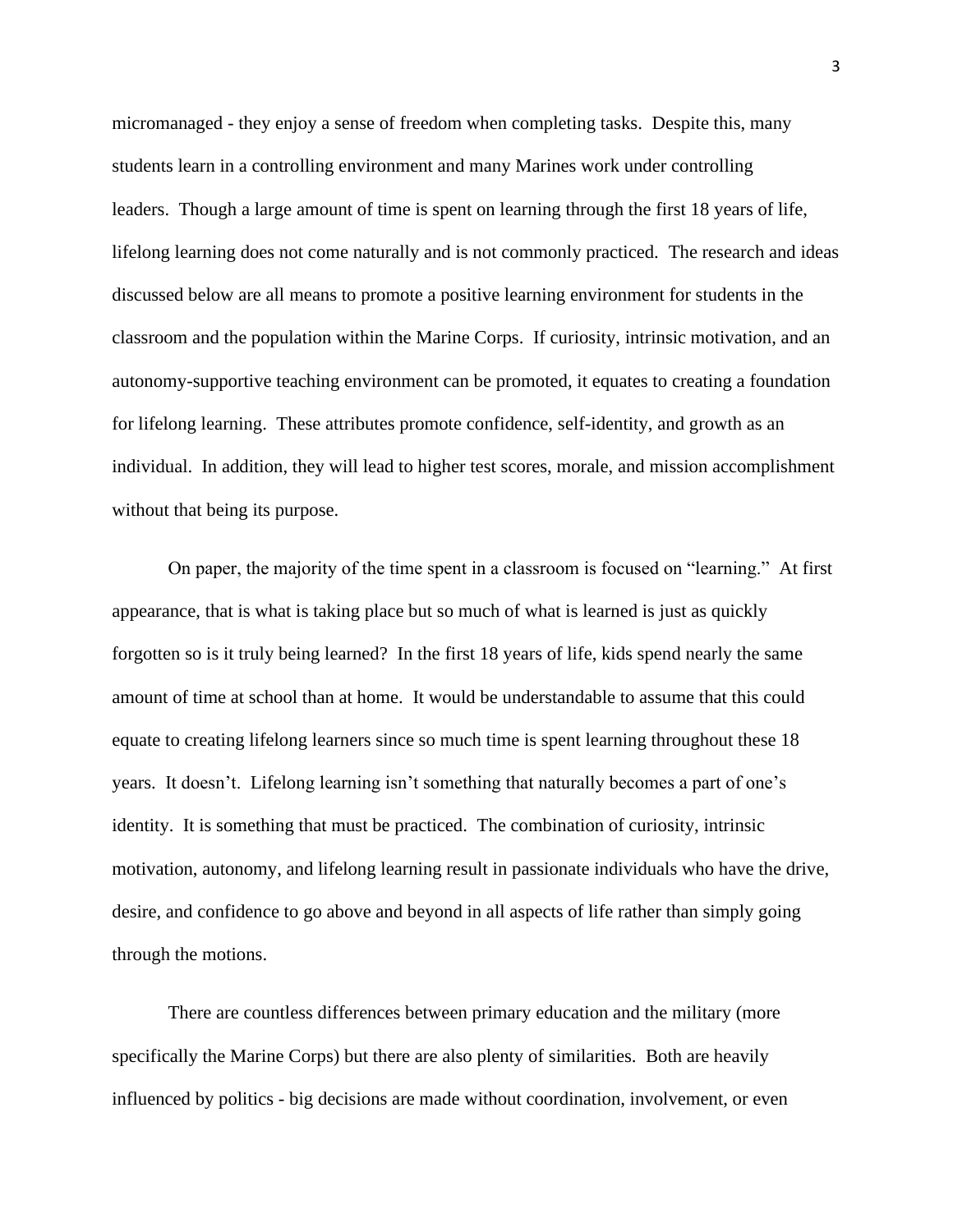knowledge from its key players. Both have a substantial amount of overhead leadership and supervision - Principals in schools and Commanding Officers in the Marine Corps. Both have small unit leadership - teachers and administrators in schools and Officers and Staff Non-Commissioned Officers in the Marine Corps. Both have personnel that are learning from their leadership - students in classrooms and Marines in the Marine Corps. Lastly, both have certain rules to adhere to when carrying out plans or making decisions - curriculum in schools and policies and orders in the Marine Corps. Throughout this research, the idea of teacher to leader as well as student to Marine are interchangeable.

#### **Curiosity**

People are born with an innate sense of curiosity. They naturally have an internal desire to learn. That's why kids constantly ask "Why?" They are genuinely interested in the reasoning. Between ages eight and nine, children start to lose the need to learn something new. Unless actions are taken to prevent curiosity from going away, they decrease over time.. Promoting curiosity enables a stronger sense of self identity and commitment to learning. It enables students to "become active agents of their own learning process. It is selfgenerated thoughts, feelings, and actions that are planned and cyclically adapted to the attainment of personal goals" (Zimmerman, 2005, p. 14). Promoting curiosity increases the desire for lifelong learning.

Around 400 BC, Socrates said that "all men by nature desire to know." He stated that "the unexamined life is not worth living." From three years old on, we appreciate knowing the "why?" behind the tasks we are given, things that need to be done, and meaning behind ideas. This "curiosity is a form of intrinsic motivation that is key in fostering active learning and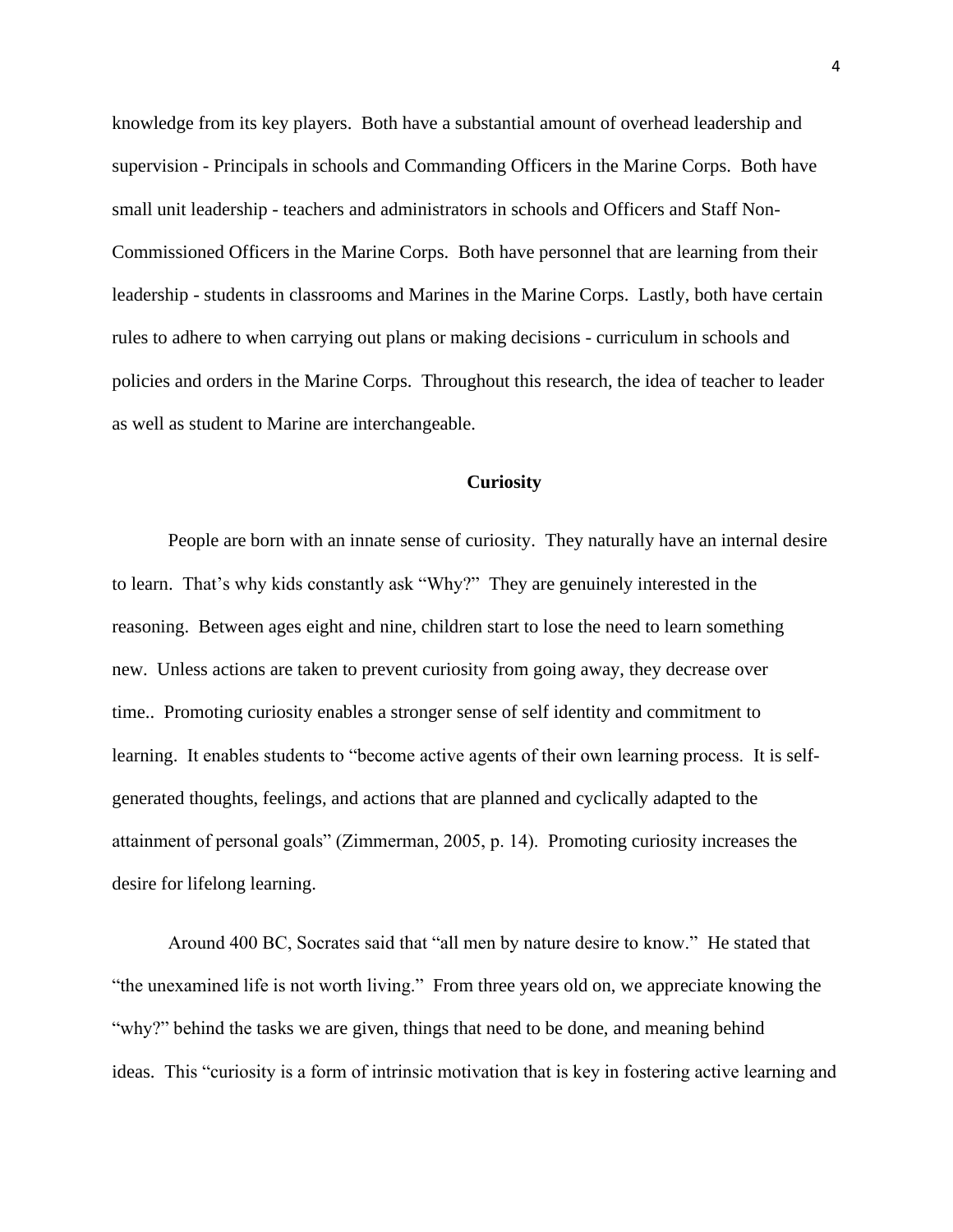spontaneous exploration. For this reason, curiosity-driven learning and intrinsic motivation have been argued to be fundamental ingredients for efficient education" (Freeman et al., 2014, p. 8411). Proof of this can be seen when a student gets excited about a certain subject or topic in class - the learning becomes more effortless, the material becomes more interesting, and the student will tend to go above and beyond learning the bare minimum. As Oudeyer and Lopes discuss throughout their article, "elaborating a fundamental understanding of the mechanisms of curiosity, and of which features of educational activities can make them fun and foster motivation, is of high importance with regard to the educational challenges of the 21st century" (2016, p. 258). Curiosity not only helps with the challenges that are faced in the classroom but they can create a foundation for lifelong learning.

Curiosity can be compared to our senses because it "can be developed in the way painters see color or musicians hear sound. If only it was as simple to elicit curiosity from our students as it is to impart content to them, all learning of content would follow automatically. We would like to remain motivated and curious every day during every class we teach, week after week. Yet, we cannot reasonably expect this from ourselves" (Brand, 2009, pp. 95- 96). Curiosity cannot take place without some freedom, a sense of choice, encouragement, positive role models, and creating an environment that promotes learning. If curiosity can be encouraged, it leads to self confidence and the drive to explore. This exploration sparks intrinsic motivation.

#### **Intrinsic Motivation**

Not only does motivation affect how we perform, it also shapes our identity into lifelong learning and is "another key component of self regulated learning. Only motivated individuals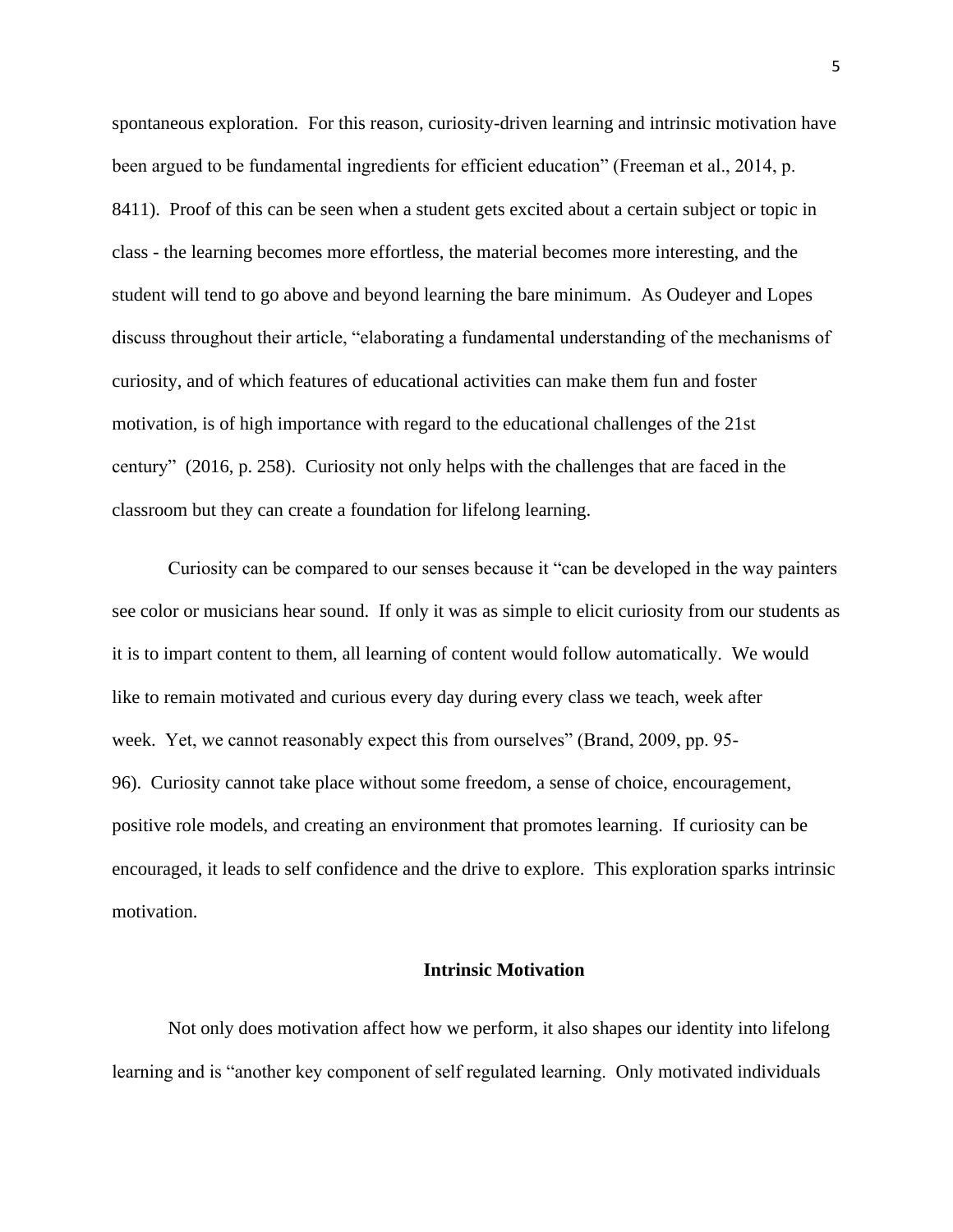will proactively exercise appropriate learning strategies. Self regulated strategies are of little value if people cannot motivate themselves to use them" (Liu et. al, 2020, p. 378). There are different types of motivation - intrinsic, extrinsic, and amotivation, the most important being intrinsic when it comes to lifelong learning. With this comes the constant desire to continue seeking self improvement and reaching more challenging goals both personally and professionally.

Intrinsic motivation is internally created and "is likely responsible for the preponderance of human learning across the life span, as opposed to externally mandated learning and instruction" (Ryan & Deci, 2020, p. 2). When we do something because we want to (not because someone or something else is persuading, forcing, or encouraging us to do), we have a higher sense of accomplishment when we achieve the task at hand. It is something that becomes ingrained in us over time - "the more internalized the motivation, the more it becomes part of a learner's identity" (Ryan & Deci, 2020, p. 3). It becomes a part of who we are as individuals.

Extrinsic motivation on the other hand is a "reliance on tangible rewards or punishments in the classroom that not only depresses important forms of learning but also thwarts the goal of creating self-motivated, lifelong learners" (Sheldon & Biddle, 1998, p. 170). When we are given incentives, rewards, or punishments for doing certain things, we are extrinsically motivated. This type of motivation "concerns behaviors done for reasons other than their inherent satisfactions" (Ryan & Deci, 2020, p. 2). In addition to only providing temporary results, it is not as effective in the classroom nor does it instill lasting behavioral improvements.

Amotivation, the last form of motivation, "refers to lacking intentionality. Amotivation, all too common in classroom settings, can result from either a lack of competence to perform, or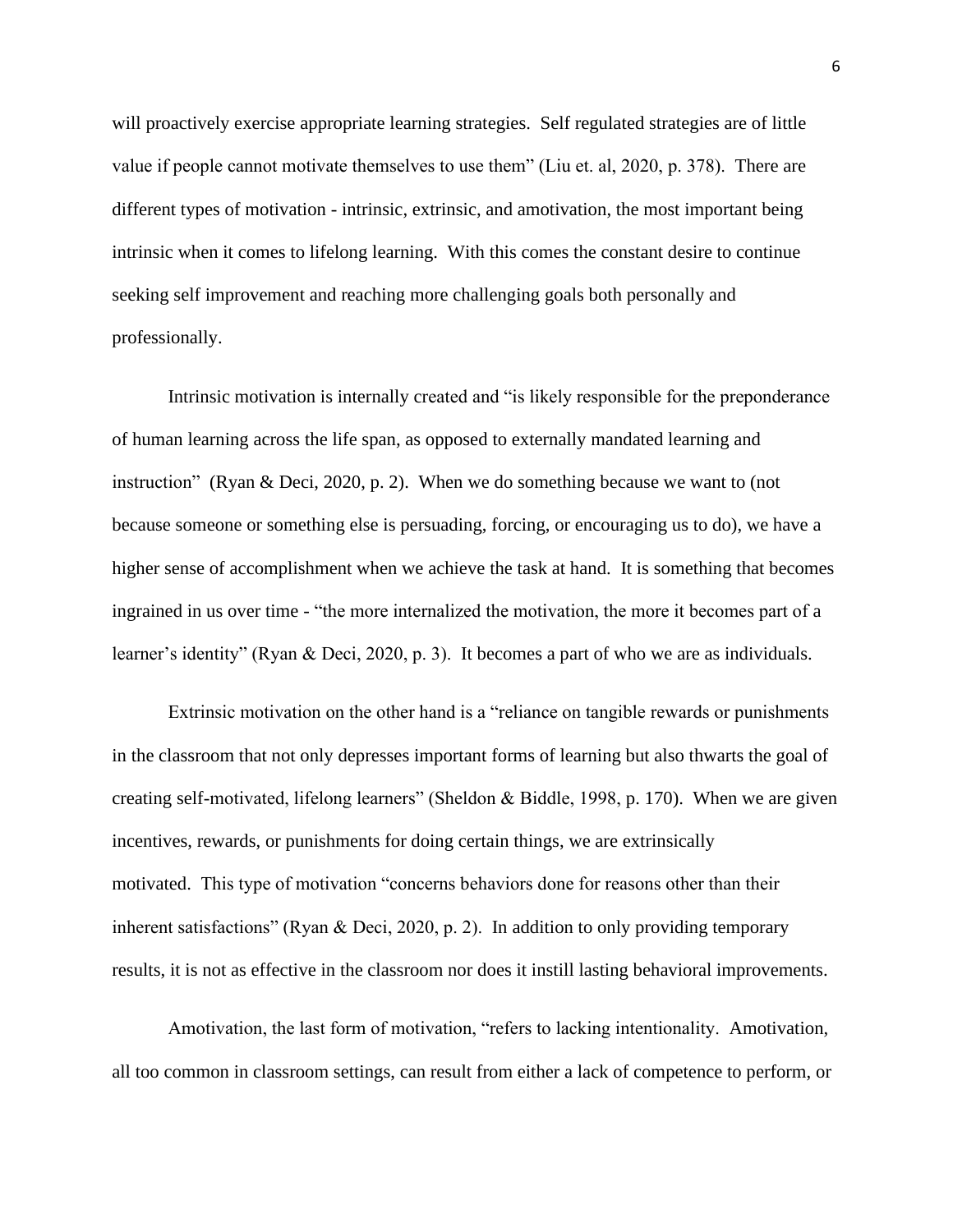lack of value or interest. Amotivation has been a strong negative predictor of engagement, learning, and wellness" (Ryan & Deci, 2020, p. 3). When a student has amotivation, they are physically present in the classroom but not mentally present. The blank stare, dazed and confused appearance, lack of involvement, and overall willingness to be a part of the experience doesn't just go away. Amotivation equates to going through the motions and "is significantly associated with lower school achievement. The fact that students who feel like they do not know why they are in school have difficulty maintaining their grades is not surprising. Amotivation entails feelings of alienation and incompetence, bothof which will naturally lead to problems in academic self-regulation" (Taylor et. al., 2014, p. 355). When a student lacks confidence, feels alienated, and incompetent, it is difficult to reach them on an intellectual level. They not only don't want to learn but they feel that they are unable to do so.

Without a sense of purpose, an understanding of "why," internal motivation, and any desire for lifelong learning, a student loses out on opportunities for growth and development. These losses become a part of who we are as future employees. In order "for motivational change to take place, it is crucial to promote the development of self-esteem, the ability to accomplish something, and the ability to contribute to the welfare of others" (Christodoulou et al., 2016, p. 609). By promoting the development of these attributes that significantly improve our intrinsic motivation, we perform at a higher standard and feel better about who we are. It makes us better students and Marines.

Throughout the United States, attrition and the ability to retain employees is consistently a challenge. Though "there are multiple mechanisms that explain different reasons for attrition, the decision-making processes involve the same well-documented predictors of turnover in the industrial-organizational psychology literature, including personality traits and motivation, as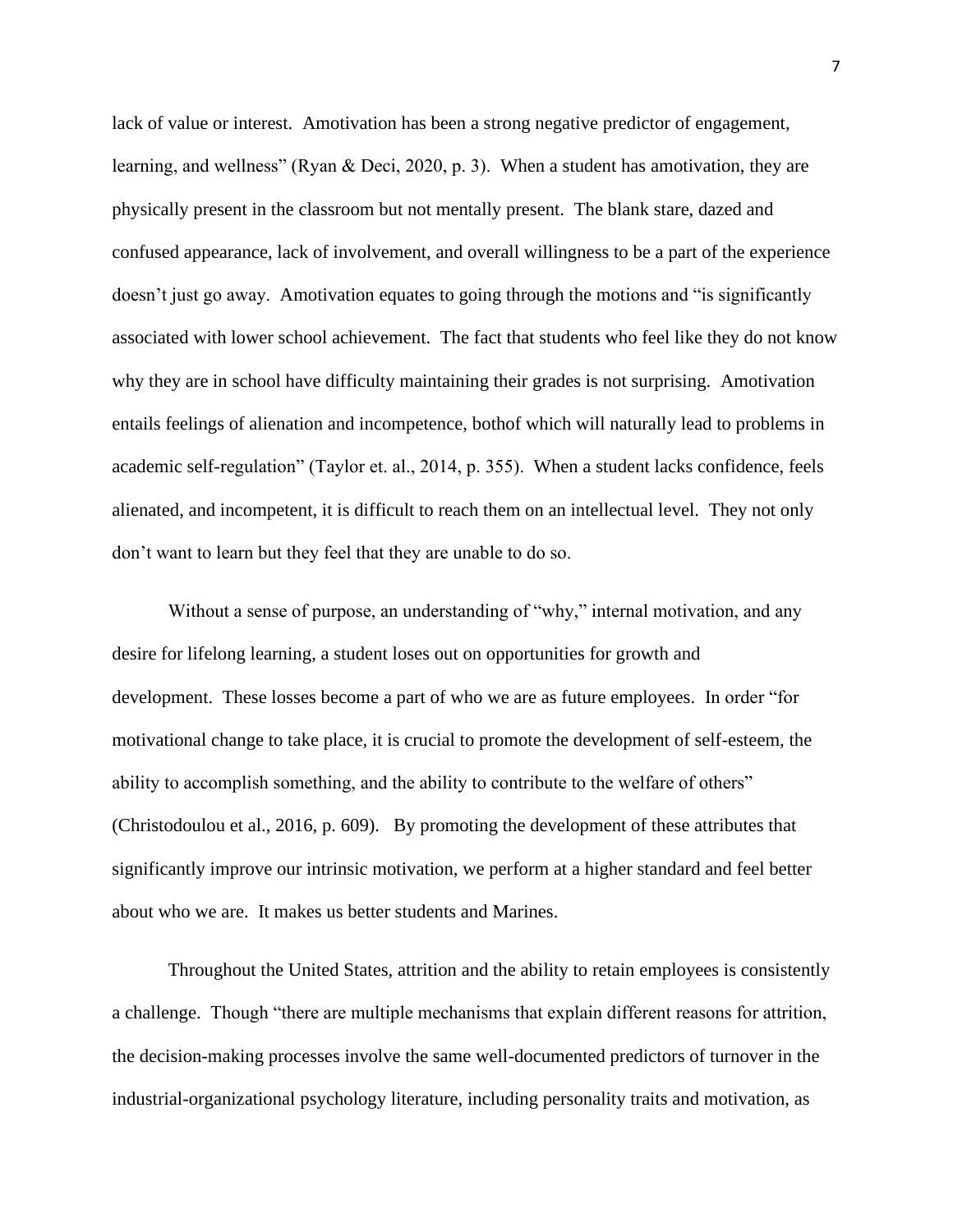well as job attitudes (including job satisfaction and organizational commitment)" (Vanegas et. al, 2022, p. 148). When an individual is motivated, they work harder for themselves as well as the institution, teacher, or leader. When motivation is lacking or missing completely, there is no internal drive to do anything above the bare minimum. This either leads to attrition (which loses money for the Marine Corps) or a sub part performer who has a negative impact on the mission. Similarly in a classroom, a motivated student will go above and beyond to better themselves and will end up performing at a higher level (with or without purposely trying). An unmotivated student may perhaps drop out, choose not to continue their education, or do what is required just to get by but nothing more.

In the last decade, three different studies were conducted specifically on motivation. These studies "show that intrinsic motivation was the only motivation type to be considered positively associated with academic achievement over a one-year period" (Taylor et. al., 2014, p. 342). It's just a matter of implementing best practices in order to assist students with increasing their intrinsic motivation. Intrinsic motivation is something that can be worked on at a young age. Humans are born with the need and want to learn but over time, it decreases unless it is encouraged, promoted, and something that is practiced. Students enjoy freedom so when they "experience *a sense of choice,* they feel more ownership of activities and greater autonomy, resulting in enhanced intrinsic motivation" (Ryan & Deci, 2020, pp. 3-4). By giving students and Marines a "sense of choice," it can lead to pride, purpose, and more effort. Because motivation is something that can be built over time, it can strengthen or weaken from childhood through adulthood. If there is no motivation, it can be a habit that is created. If the motivation is there for the wrong reasons, the bad habits can be broken. Like lifelong learning, it takes continuous effort and practice. A student's well being and attitude matter when it comes to their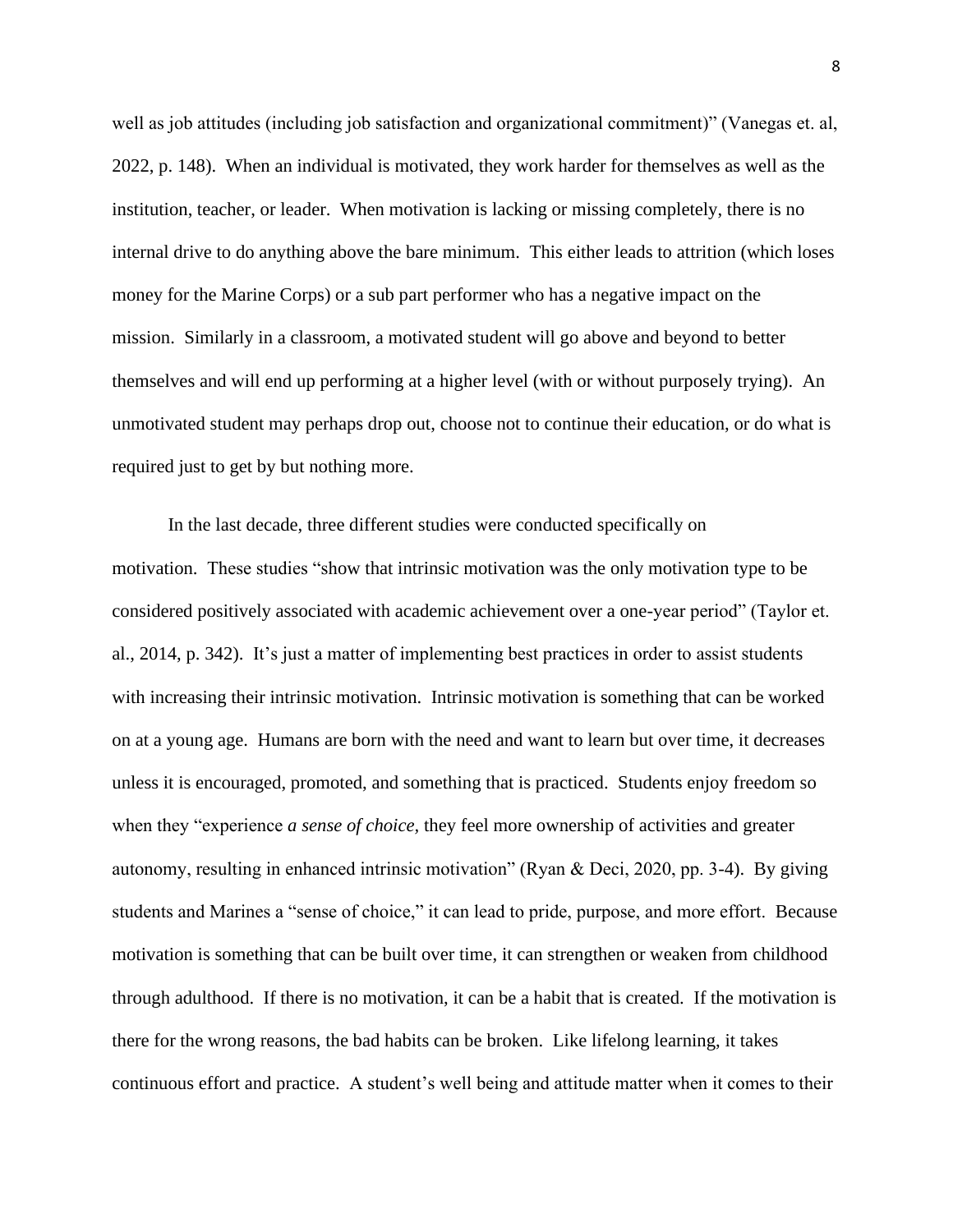motivation - a student who "has positive judgments about their capabilities may tend to have more approach type motivations, while students having low judgments about their capabilities is linked to avoidance type motivation" (Fadlelmula et. al., 2015, p. 1370).

#### **Autonomy-Supportive Teaching**

In a study conducted in 2019 by Patall et al., they "found that in lessons wherein teachers engaged in autonomy-supportive behaviors such as offering choice, providing rationales, focusing on students interests or questions, and other specific autonomy-supportive behaviors, students reported greater interest in the world" (Ryan & Deci, 2020, p. 4). When the material sparks curiosity, explains the "why," and provides opportunities for students to explore, it causes the learning experience to be positive and effective. In another study conducted in 2011, Reeve and Tseng looked into biological mediators to try to understand how cortisol levels (the higher the cortisol, the higher the stress) vary when exposed to three different conditions of learning teachers were either autonomy-supportive, neutral, or controlling. It was determined that students who were taught by a controlling teacher had the highest levels of cortisol. Those who were taught by an autonomy-supportive teacher had the lowest level of cortisol. (Reeve  $\&$ Tseng, 2011, pp. 63-74). When students are taught in a controlling environment, there is an increased level of cortisol. Long term effects of high cortisol levels take a toll on the body over time. It "puts the individual at risk of negative biological outcomes (e.g. diabetes, hypertension), and it has further been linked to maladaptive cognitive outcomes, such as poor memory, impaired problem solving, and poor intellectual functioning in general" (Reeve & Tseng, 2011, p. 72). Not only are there physical and physiological tolls when cortisol levels are increased over an extended period of time, mental capacities are weakened as well.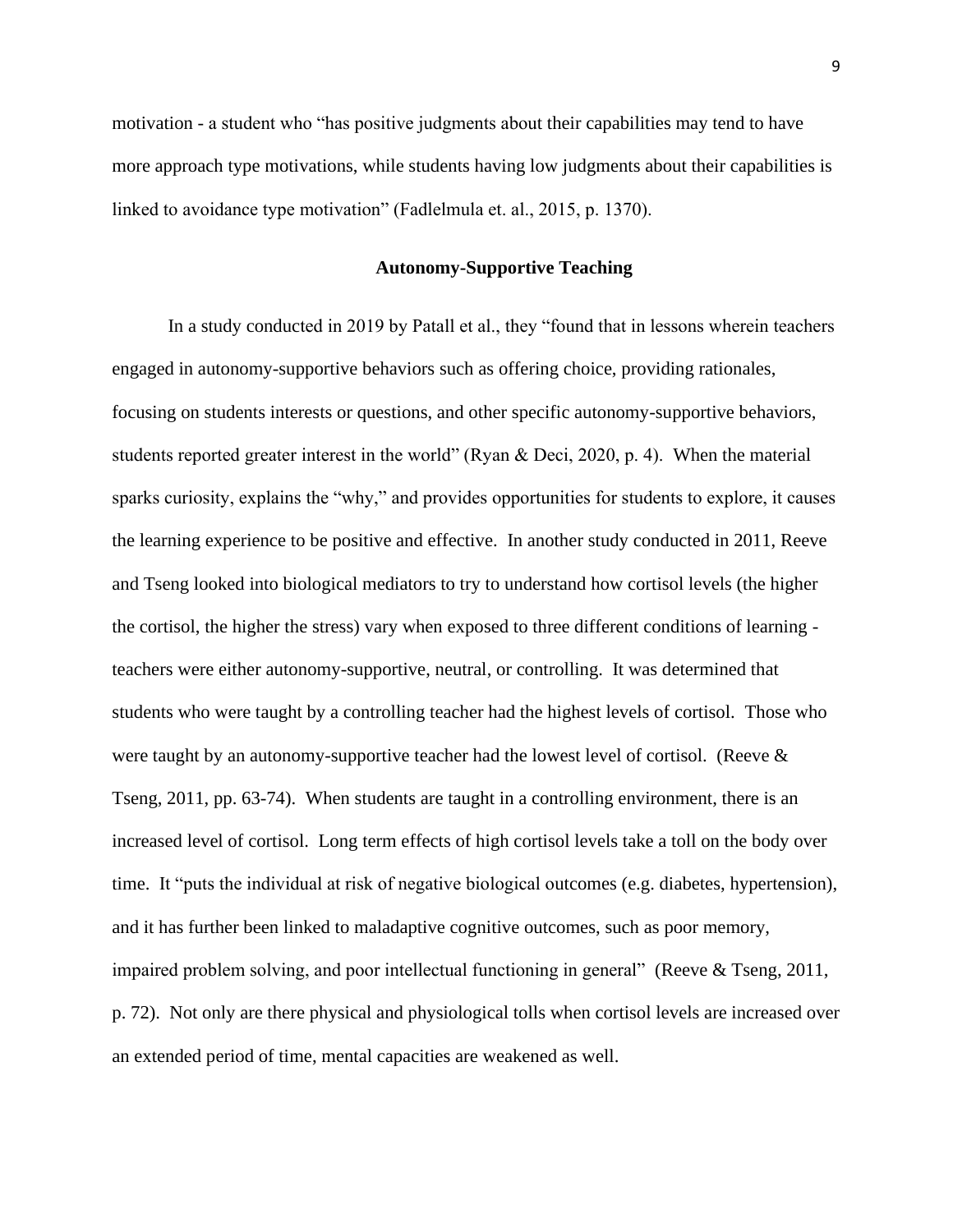Leaders, teachers, and those in the position to influence learning can increase or decrease levels of motivation in and out of the classroom environment. It has been found that "some individuals are predisposed to attrition because of poor motivation/work ethic or a propensity to work multiple jobs or because of their avoidance of perceived negative features of the work environment" (Vanegas et. al, 2022, p. 147). Students can go through the exact same curriculum but depending on who their teacher is can play a large role in how their students will respond. If the learning environment is positive, allows choice, encourages curiosity, and there is a sense of motivation between the students and teachers, everyone will benefit. If the environment is controlling, negative, and tense, the students and teachers will have a far less enjoyable and beneficial learning experience. Though we have the capability to control our emotions and choose how to respond to certain situations and environments, oftentimes we cannot help but be affected by who and what we are surrounded with. The teaching and learning environment that we create makes a significant impact on the outcome of the learning.

As human beings, we all have internal needs. They vary slightly from person to person but "adults are most ready to learn when the learning meets an immediate life need and are most motivated when it fills an internal need" (Day et. al, 2009, p. 145). When these internal needs are met, it feeds an individuals' curiosity and promotes personal satisfaction. In addition, the "research indicates not only that pressures from above and below were both negatively associated with teachers' autonomous motivation for teaching, but also with their autonomy support of students. When teachers experienced work overload or disruptive students, the teacher's autonomous motivation for teaching was lower, as was their perceived competence, leading in turn to more emotional exhaustion and less sense of accomplishment" (Ryan & Deci, 2020, p. 7). On top of negatively impacting students, controlling environments take a toll on the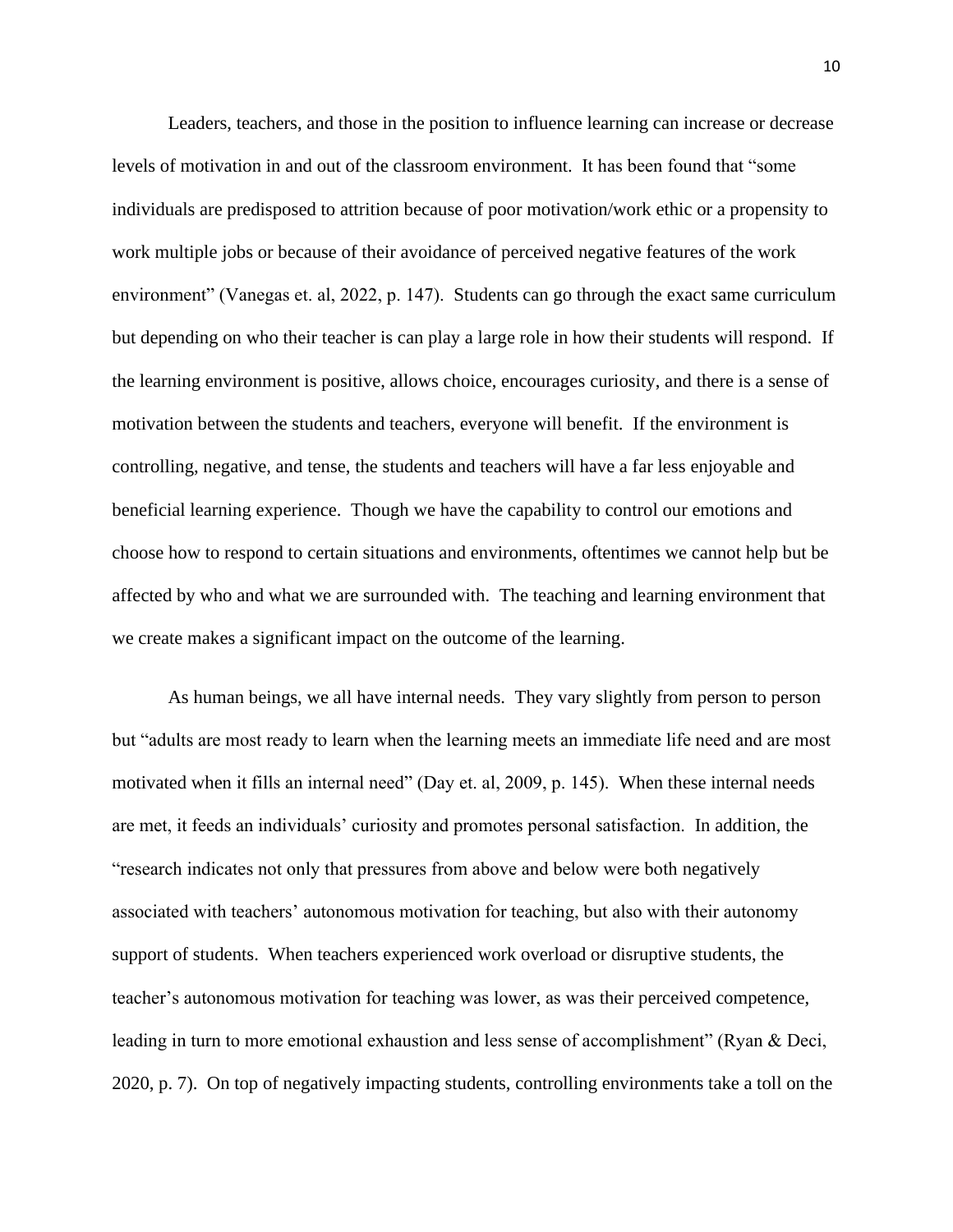teachers and administrators as well. If an autonomy-supportive teaching environment can be promoted and encouraged from the top down, all parties will benefit.

It is widely discussed that autonomy support can lead to lasting benefits in both the classroom and work environment. It has been shown that "the expected increases in teacher autonomy support are associated with both increased feelings of efficacy and the adoption of more intrinsic goals" (Ryan & Deci, 2020, p. 7). If a student has more of a choice, they inherently have more buy in. This is why "motivational factors, including self-efficacy and goal setting are considered as important features in determining students' self-regulatory behaviors and academic achievement" (Fadlelmula et. al, 2015, p. 1356). In order to effectively promote lifelong learning in school, there must be autonomy both in and out of the classroom for our students. When we create controlling environments, it has been shown to decrease our motivation. In studies done with autonomy-supportive environments, the students "have more intrinsic motivation, perceived competence, and self-esteem, better grades, greater internalization for learning activities, and lower dropout" (Ryan & Deci, 2020, p. 3). By enabling freedom, room for curiosity, thought, and problem solving, a more positive learning environment is inherently created.

In both primary education and within the Marine Corps, a teacher or leader's ability to create this type of atmosphere can positively influence their student or Marine's level of motivation. In research conducted by Ryan and Deci, they found that "people are more likely to be intrinsically motivated, or at least have a more autonomous level of extrinsic motivation, if they know they can do the task (sense of competence); have a positive relationship with a support person with whom they feel secure such as a mentor (relatedness); and feel that they have a choice in performing the tasks (autonomy)" (2000, p. 70). An autonomy-supportive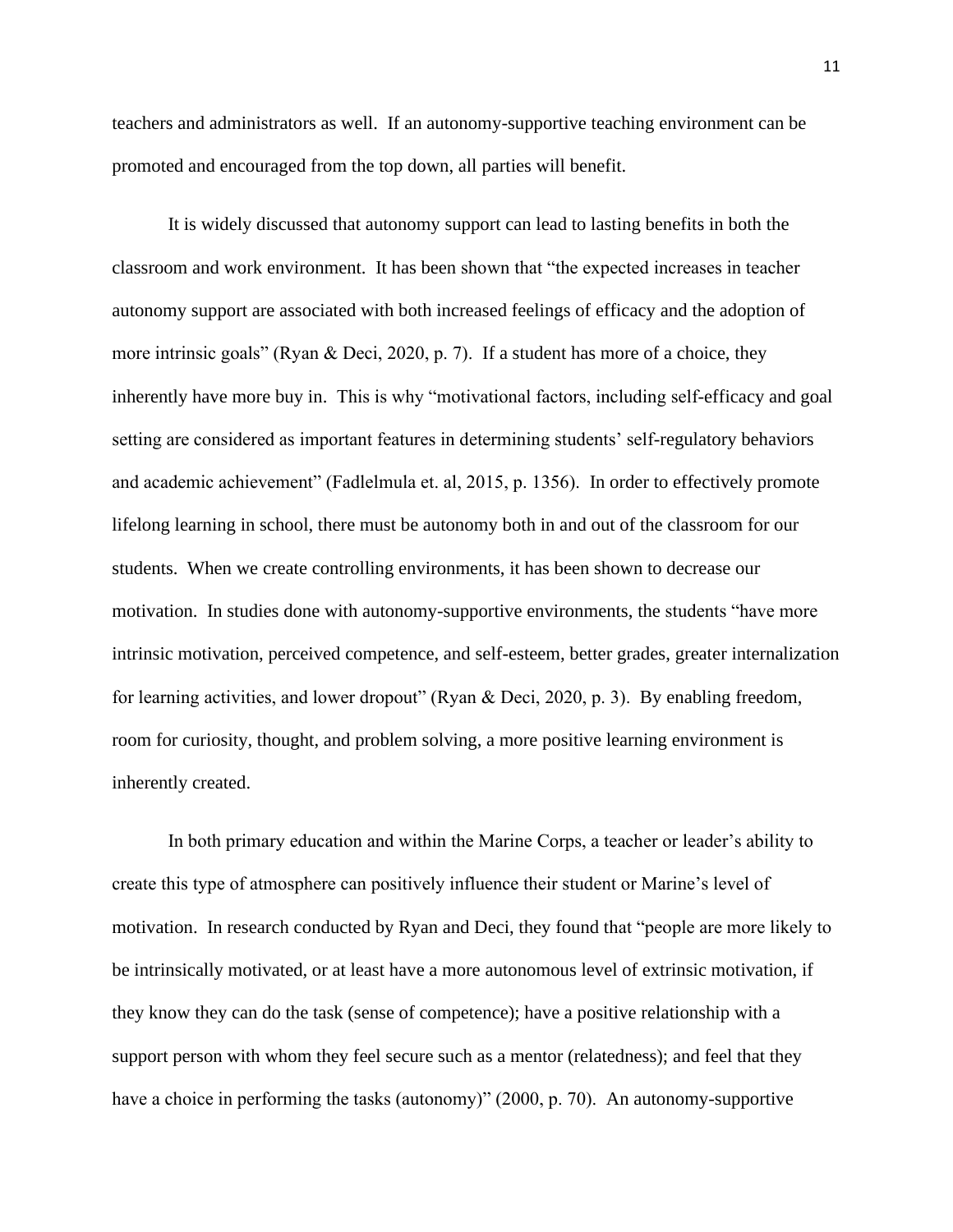environment creates a foundation of freedom, a sense of choice, and an opportunity for making individual decisions on assignments and tasks. This ability to explore with autonomy enables curiosity and intrinsic motivation - both enabling lifelong learning.

#### **Lifelong Learner**

What does it take to be a lifelong learner? It means that they "display an attitude and ability that promotes them to learn across their life spans. They have the capacity for selfdirection, meta-cognitive awareness, and disposition toward lifelong learning" (Crow, 2006, p. 23). When a child develops this capacity at an early age, they gain a heightened internal motivation that enables them to seek self improvement throughout their life. This internal drive, dedication, and willingness to work hard for themselves rather than someone or something else equates to higher morale, a stronger sense of identity, and overall happiness. Someone who is a lifelong learner is a "motivated person" and this motivation is "the key to lifelong learning" (Crow, 2006, p. 23). When lifelong learning for children in school is the goal rather than specific checkboxes marked per a curriculum, timetable, or district policy, these positive habits, passion for learning, and motivation are carried throughout adulthood. When the information is relevant and connects with our lives, "we recognize that the information is going to stick and stay… learning should not stop" (Moon, 2021, p. 3). It creates buy-in and an understanding for learning at an early age rather than something that has to be done. This buy-in is something that we need throughout our lives. If we aren't convinced of something, we care less. If we believe in something, we tend to have more excitement and passion. As college students, employees, or supervisors, in any position, billet, or opportunity to collaborate and communicate with others; the more commitment we have, the better we will perform.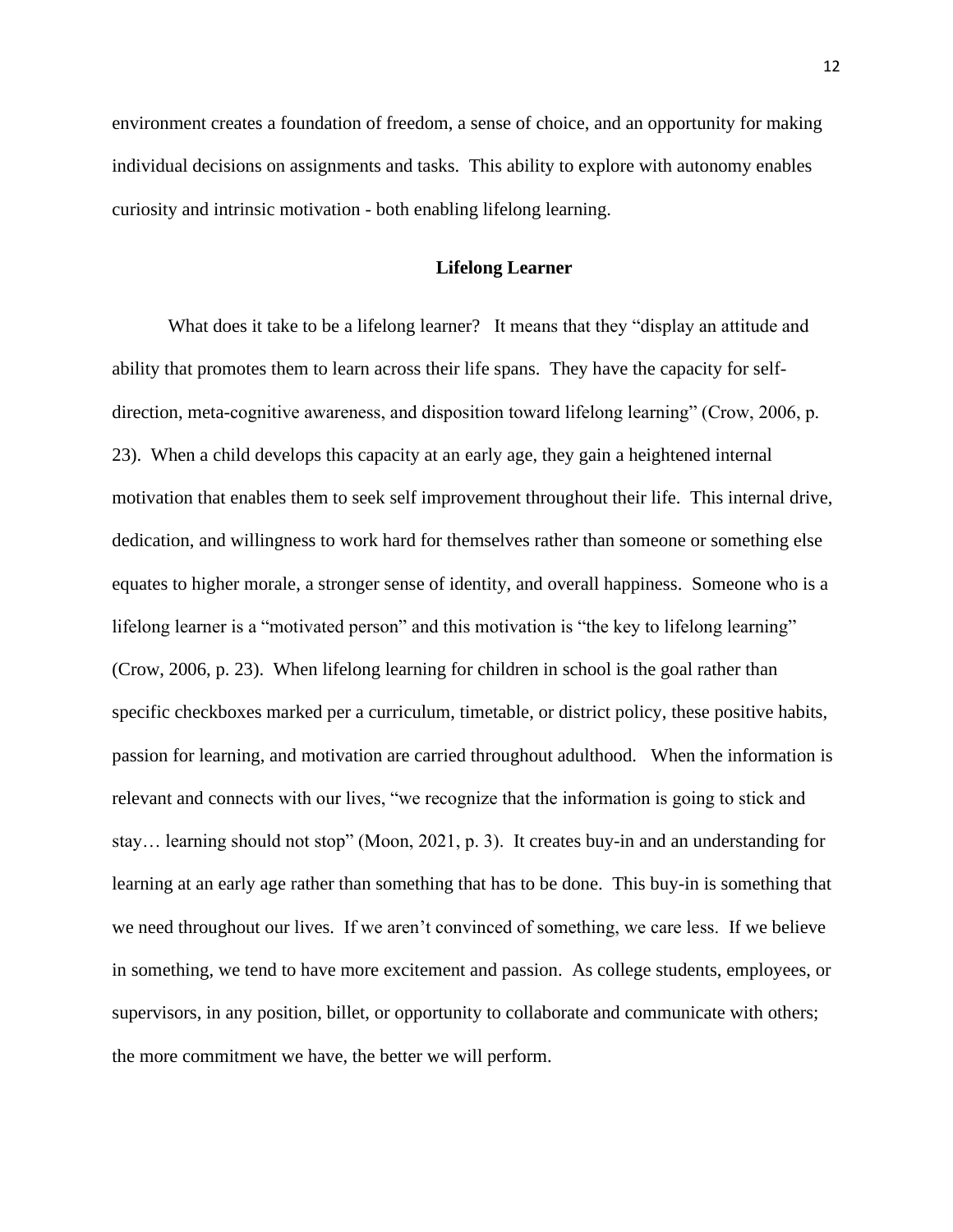Lifelong learning isn't something that is accomplished overnight. It is something that must be groomed, practiced, and consistently worked on. Cramming and trying to memorize information in a short period of time is not as effective as continuously learning. From a physiological perspective, "the brain can only build so many neurons each night, so regular, repeated practice is crucial. Practicing bite-sized bits of information or skills regularly allows them to become second nature, freeing up space in our conscious mind and working memory so we can continue building new knowledge" (Newman, 2017, p. 2). This completely goes against the grain of how we are taught in school. In history, for example, we go through a certain period of time, get tested on the material, and then move to a different time period. Rinse, repeat. Towards the middle of the school year, there may be a midterm and then at the end of the year, there may be a cumulative final exam but more times than not, there isn't nearly enough repetition of the material that is taught. The information may be reviewed a couple times for these tested events but it isn't continuously learned therefore is it not being retained long term.

A continuous challenge that teachers have been facing involves the testing of their students. Creating "lifelong learners seems antithetical to the current emphasis in US schools on high-stakes testing, which has increased dramatically in recent years" (Crow, 2006, p. 22). Though tests matter, the attention, focus, and pressure on them do not result in creating a desire to learn. The Principals, staff, administrators, and teachers within "US schools today are under tremendous pressure to produce high scores on standardized tests. The teaching strategies that often result from this pressure, although sometimes motivating students to do well on tests, often do not motivate them to learn" (Crow, 2006, p. 31). Doing well on a test does not equate to learning. This, perhaps, could just be great temporary memorization of material. Performing well on a test is a form of extrinsic motivation and provides temporary results but does not result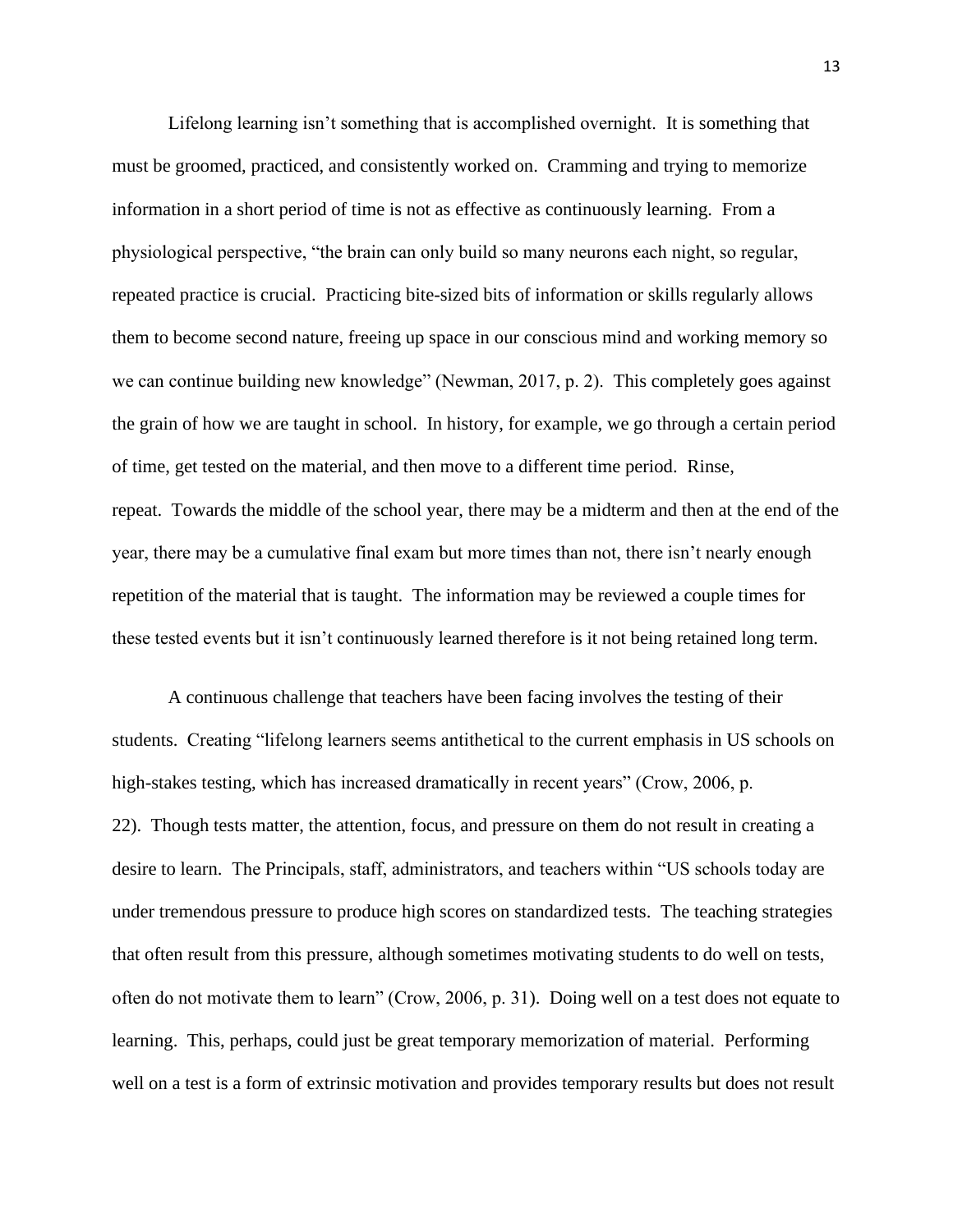in creating lifelong learners. If the habits were built to enforce intrinsic motivation, students would want to do well on their own accord rather than because of someone or something else. A byproduct of this intrinsic motivation would result in higher test scores.

As much as curiosity and intrinsic motivation are important to developing lifelong learning, there must be some rhyme and reason to promoting autonomy in both a classroom and the Marine Corps work environment. Having a sense of choice is important but "implementing a framework of assessment, challenge, support, and accountability encourages new paradigms and thinking, new learning and unlearning, and a commitment to growth and continued lifelong learning with initiative, resourcefulness, and persistence" (Murthy et. al, 2011, p.

27). Assessment doesn't need to be a standardized test but periodic check-ins with some type of tangible measure of accountability are important. Freedom to explore, room to think and grow, and the ability to ask why are all ideas that must be encouraged but structure is still relevant. In order to develop leaders and nurture a culture of leadership behaviors, "a lifelong learning attitude must be nurtured and encouraged by leadership" (Day et. al, 2009, p. 178). As Murthy et. al and Day et. al. discuss, the support is essential to promote lifelong learning. When support is felt by the student or Marine, personal growth takes place.

In order to encourage lifelong learning, the effort starts from the top and trickles down. The policy makers must see the relevance to lifelong learning and incorporate it into the curriculum and the school year. They must coordinate with and enable the states, districts, and schools to adjust in order to best accommodate their students. The Principals and administrators must encourage their teachers to create a positive learning environment within their classrooms. It is essential that "schools and classrooms provide environments that encourage students to develop a lifelong love of learning. These proficiencies are so important to businesses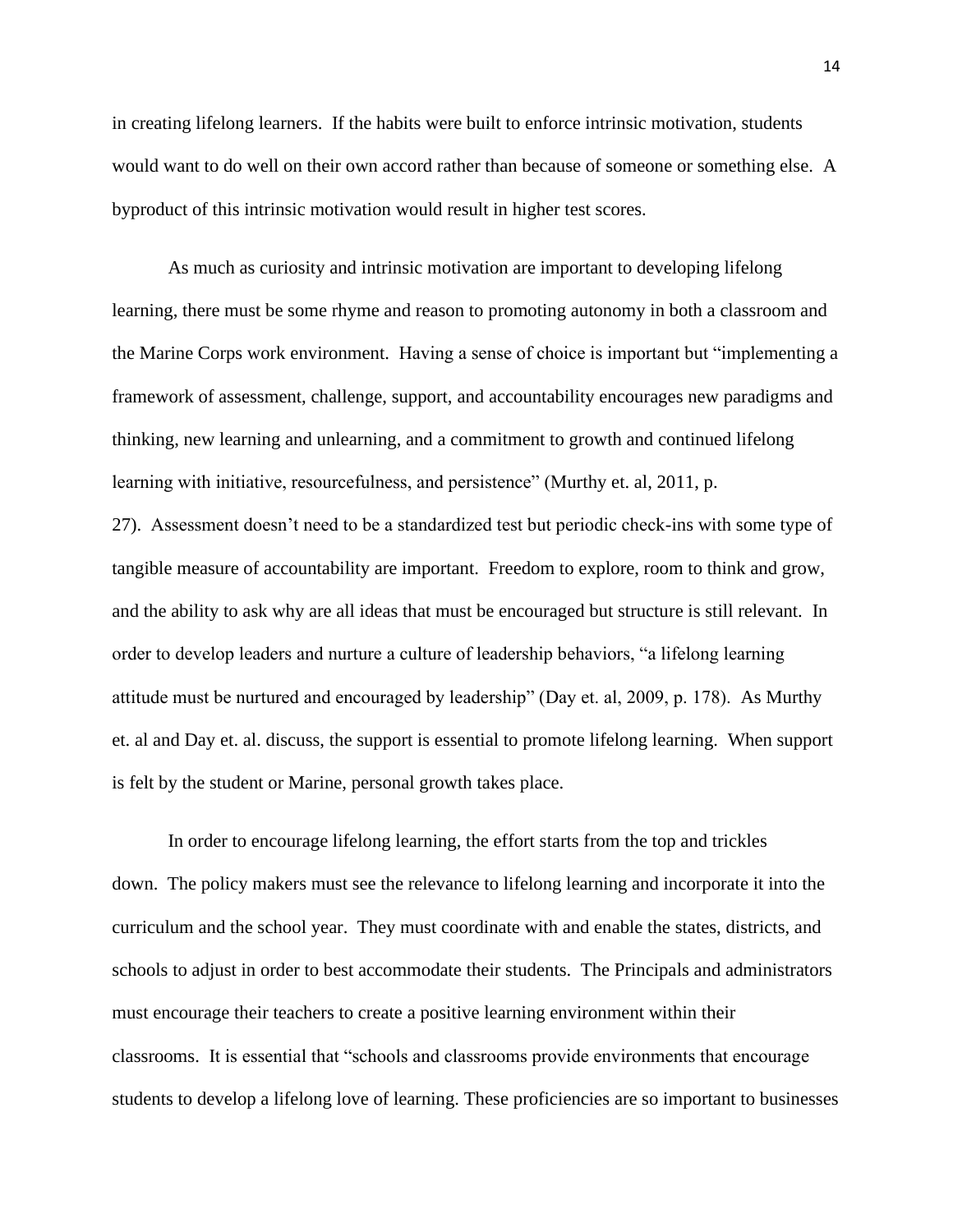and organizations that many emphasize "continuous improvement," providing training focused on communication, decision-making, critical and creative thinking, building collaborative relationships, and general people skills" (Adams, 2013, p. 7). This shift will take time, require a willingness to be flexible, and potentially create some frustration for parents, students, and teachers, but it will pay off in the long run.

Both primary education and the Marine Corps face similar challenges when it comes to encouraging lifelong learning. Though teachers and leaders would agree that they want their students and Marines to be passionate, motivated, and excited about their education or job, the actions that are being taken would speak otherwise. The focus of our primary education seems to be on testing. The focus of our Marine Corps seems to be on getting the mission accomplished. Both are a "check in the box."

#### **The Effect on Education**

The history of education within the United States officially began in 1635 when the Boston Latin Public School was opened. The idea of progressive education began in the late 1800s and by the 1930s, there was a large movement to educate the "child to reach his full potential and actively promote and participate in a democratic society" (The American Board, 2015, p. 1). Though education has officially been around for nearly 400 years, the mindset of a successful education has shifted. Scores on standardized tests, overall grade point average, and what college one gets accepted to or graduates from seems to be more important than actually retaining the knowledge, applying concepts, and becoming a problem solver.

Our society's "strong emphasis on this single exam leads, as we have suggested with other high stakes testing policies, to teaching to the test, to excessive stress, and to the crowding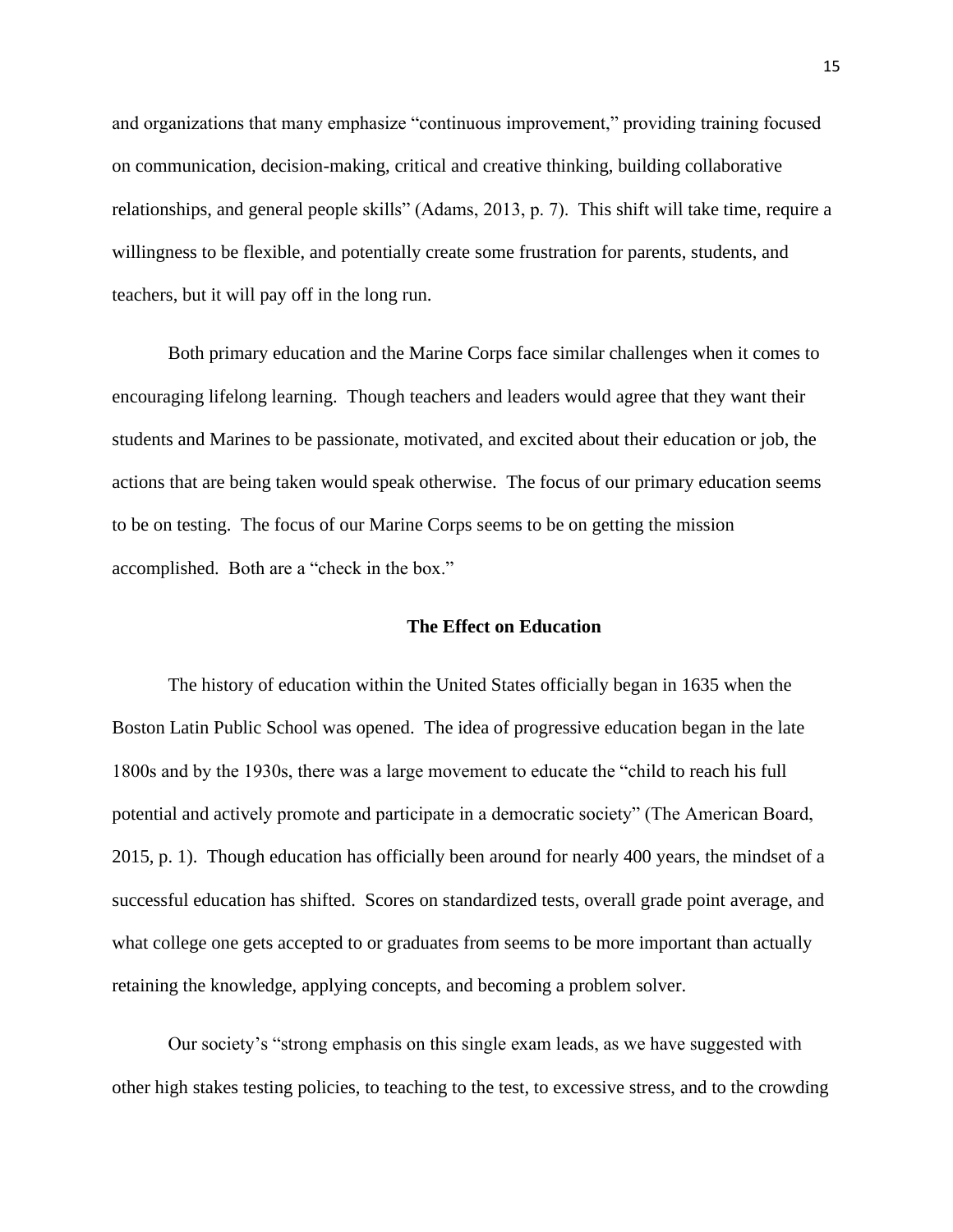out of intrinsic motivation and autonomy within school learning" (Ryan & Deci, 2020, p.

7). The external pressure that these tests create are unhealthy on a biological, physiological, and mental level. The unfortunate aspect of this pressure is that "although reforms that stress standards, accountability, and sanctions may (or may not) succeed in raising test scores, they are also likely to sabotage a key goal of education - creating a flexible population of life-long learners who can adjust to the changing needs of society and the workplace" (Sheldon & Biddle, 1998, p. 164). There are long term negative impacts on future generations when the holistic picture is not being taken into account. Children are being held back from reaching their full potential. The different methods and means that teachers are using in their classrooms "for motivating children are becoming increasingly extrinsic in the light of the pressure put on teachers in the US to emphasize the type of instruction that will raise test scores, and do not necessarily foster motivation to learn" (Crow, 2006, p. 30). Though the tests matter, lifelong learning should be the goal rather than achieving a certain score. How someone performs on one test has a temporary impact but how they are able to utilize curiosity, intrinsic motivation, autonomy, and lifelong learning to make decisions throughout their life will have lasting effects. The way that children learn in a classroom at six years old has been proven to have an effect on their adulthood motivation, willingness to work hard, confidence, and autonomy.

What initially makes a "good" student a "good" student? The tangibles. The score they earn on a standardized test, the grade point average they earn, how they behave in a classroom and choose to communicate with their teachers and students are all criteria for determining if a student is good or bad. This judgment is quickly made to decide if someone is a "good" student. Based on that judgment, a student will more than likely be treated slightly differently because of the potential they do or do not have. Does it matter if they are curious, intrinsically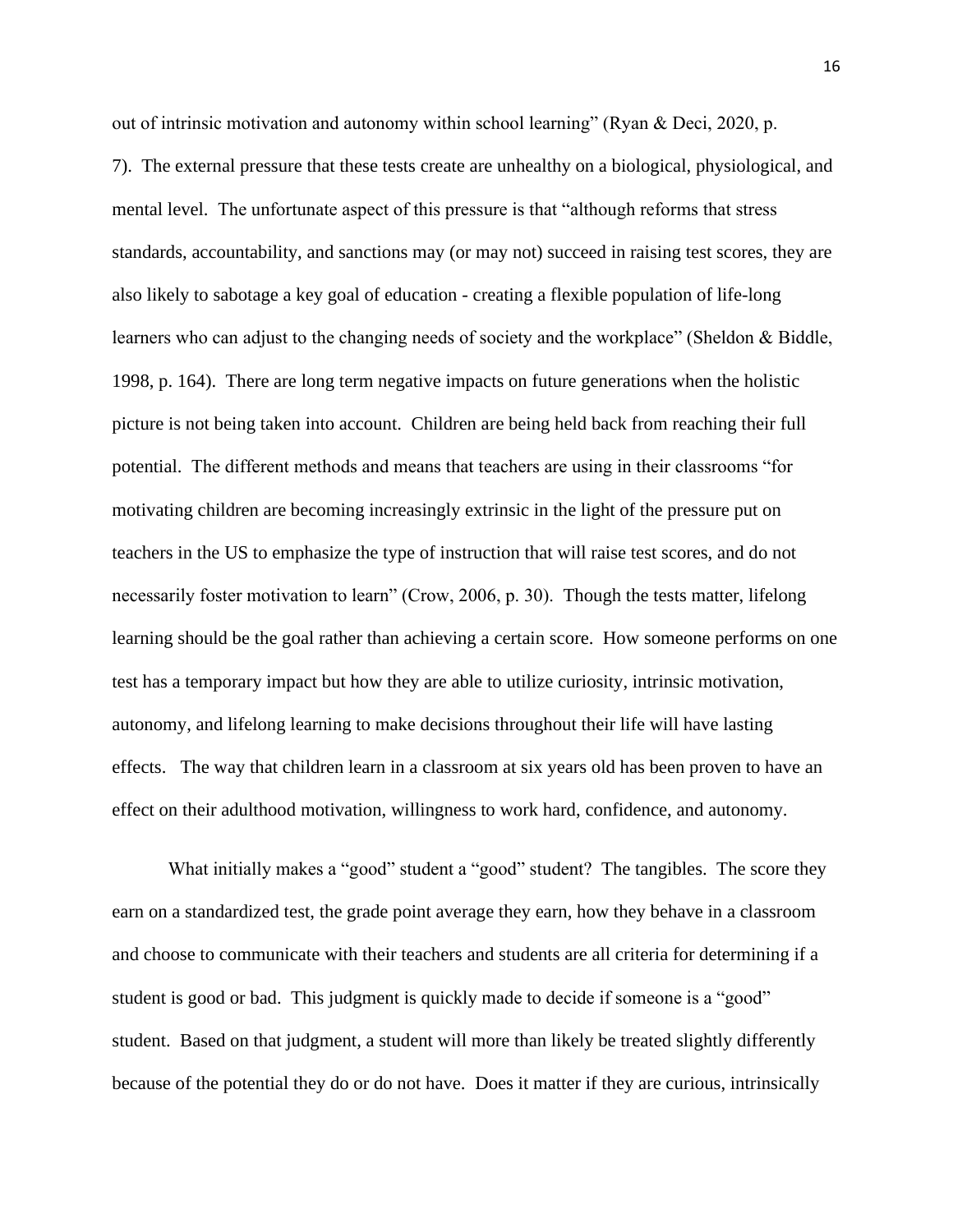motivated and are lifelong learners? Absolutely. Do teachers take the time to find out what type of motivation their students have? Whether or not they are curious? Is the student a check in the box or a lifelong learner? If a teacher takes the time to get to know their student, a better picture can be painted when it comes to their performance, true dedication to their education, and future retention desire (continued education). Once their attributes have been identified, a teacher can encourage their student to create lifestyle changing habits that can impact them as a student and the rest of their lives.

There are countless challenges that teachers, parents, and students face when it comes to doing everything possible to instill positive habits for students. Since 2020, new and more unique challenges have been faced when it comes to the education of students. Lifelong learning and building intrinsic motivation are not at the top of the priority list. 3.7 million students graduated high school during the 2018-2019 school year. Since the Coronavirus Disease 2019 (COVID-19) pandemic began in the middle of the 2019-2020 school year, the numbers are not accurate due to the students no longer physically being in a classroom (National Education for Education Statistics, 2022, p. 1). As parents and teachers reacted to the pandemic, the means of educating our children adjusted to remote learning, home schooling, or being unaccounted for. The hands-on learning in a classroom shifted to sitting in front of a device over two years ago. Some students are still learning this way while others are back in school. This is creating a unique and challenging time for students building a foundation in a learning environment.

A recent interview with the Principal at St. Matthew's Catholic School in Bellevue, Nebraska confirmed research that a significant population of students has been affected by the adjustment in teaching that took place during the onset of the COVID-19 pandemic. Her third graders have been impacted the most - the results from the standardized reading tests are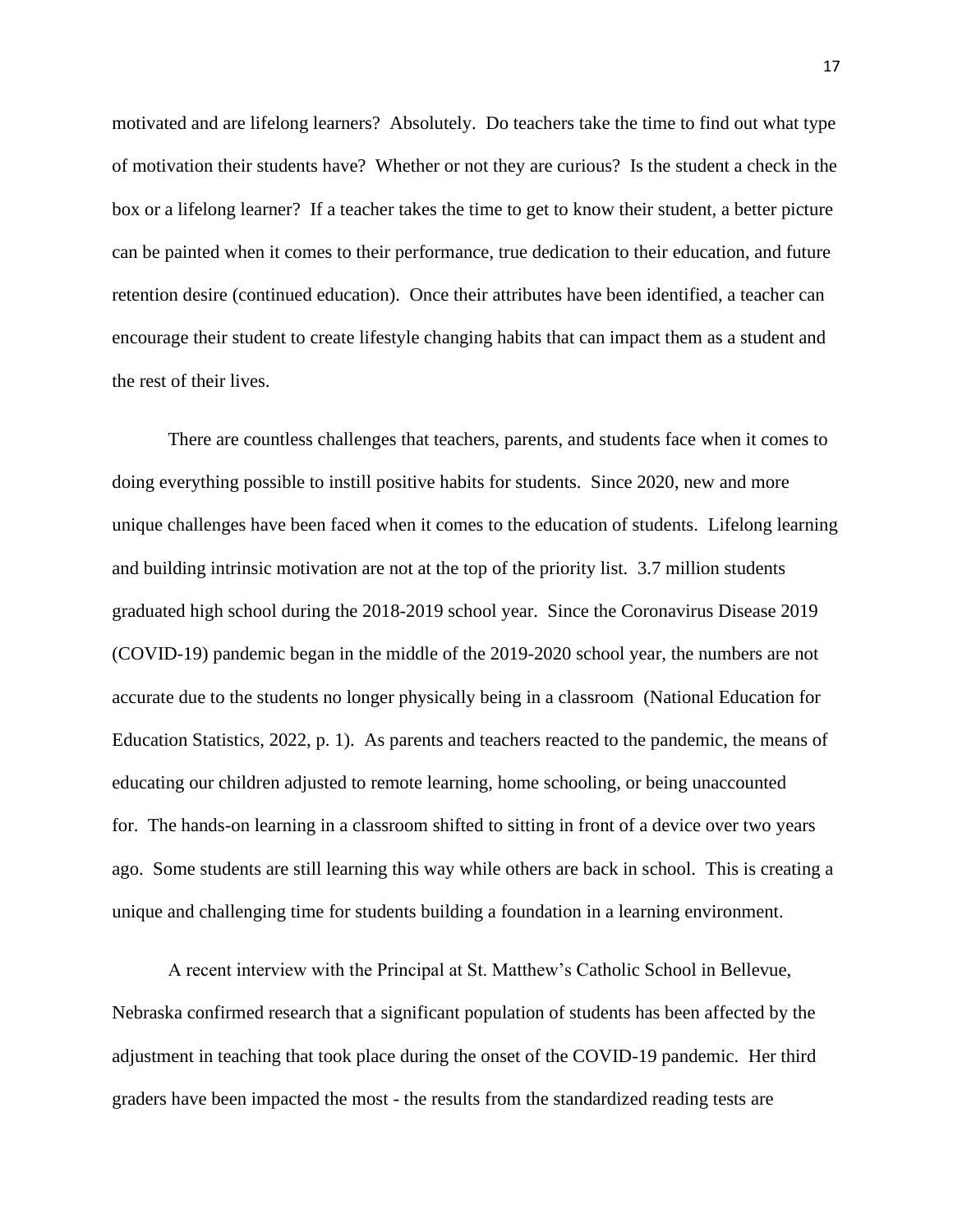significantly lower than the average. As second graders, her students "learn to read" but as third graders, they should "read to learn." Because many of them are still struggling to learn how to read, they are behind as fourth graders. The Principal stated that they are focusing on this group of students but she remains concerned. As a country, primary education fell to the backburner during the onset of the COVID-19 pandemic. Curiosity, intrinsic motivation, and lifelong learning in an autonomy supportive environment were not only irrelevant but the engagement, quality time in the classroom, and focus on learning in general decreased. It is more difficult to instill these attributes through a tablet when compared to engaging with students face to face in a physical classroom.

#### **The Effect on the Marine Corps**

The Department of Defense is the country's largest employer and provider of adult education within the United States. Between the military members and civilians, it provides education and training for over 2.9 million personnel. This is an incredible opportunity to positively influence such a large population of the working population in the United States. Though some leaders have the right idea about what it takes to effectively engage their troops, promote lifelong learning, and increase overall performance, it is unfortunately not well known or practiced. This means that a high percentage of the Department of Defense personnel are not performing to their potential. Though every job is important and deserves recognition, it is in the best interest of the American people that the Department of Defense has its best and brightest at the forefront of our nation's defense. There should be a sense of pride, confidence, and strength that comes from the employees who make up this organization.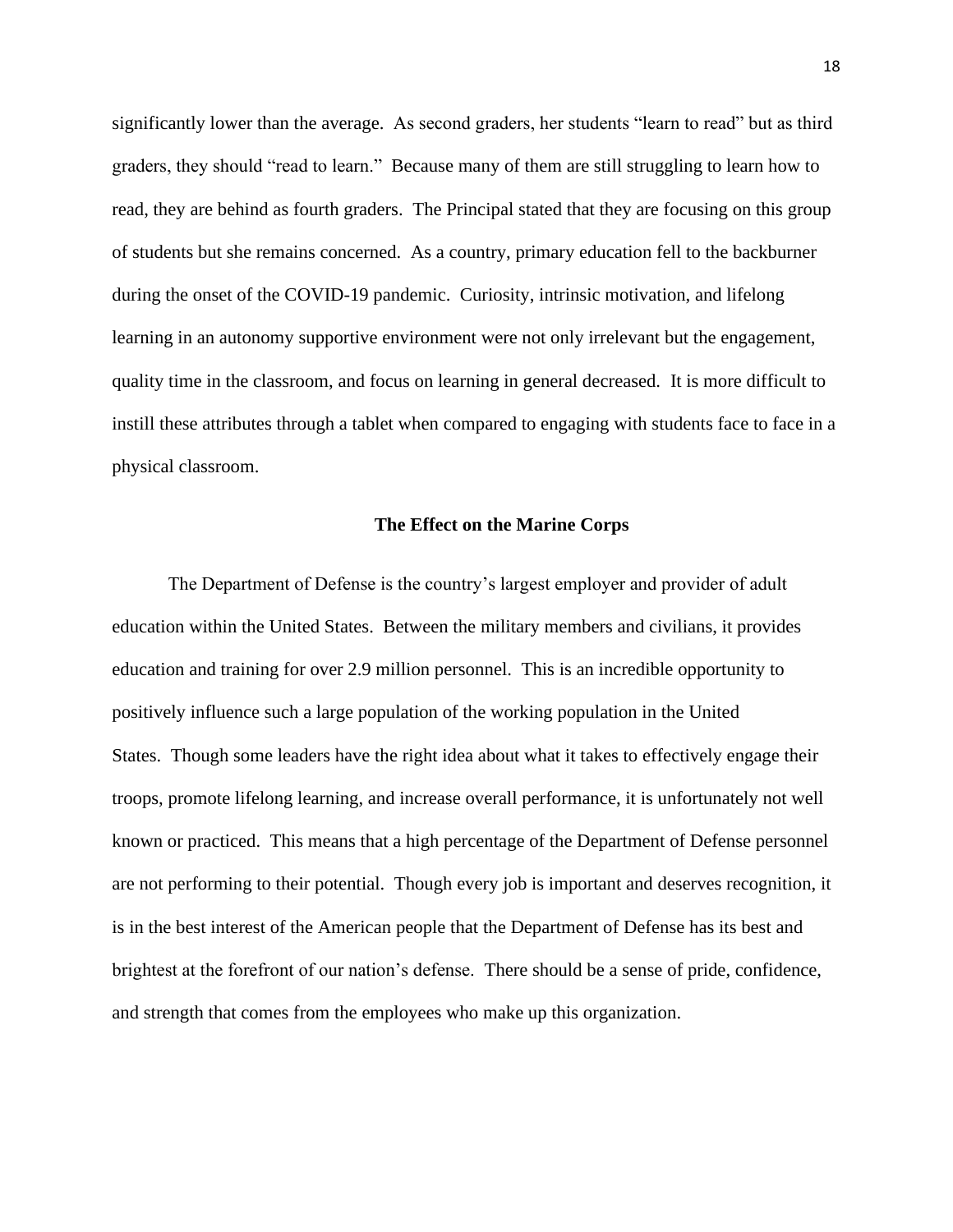The Marine Corps was founded November 10, 1775 and it has participated in all wars of the United States. Over time, more structure has been created. There has been a rollercoaster of increases and decreases in the total population and means to educate and reinforce leadership. One challenge that leaders have continually faced is "instilling motivation" in their Marines. Most Marines serve their initial four year contract and then choose to get out. What initially makes a "good" Marine a "good" Marine? The tangibles. The physical and combat fitness test scores, their body composition and how they look in uniform, their haircut, whether or not they completed their required training, and their promotion potential. Judging a book by its cover is how quickly a leader can decide if someone is a "good" Marine. Does it matter if they are curious, intrinsically motivated and are lifelong learners? Absolutely. Do leaders take the time to find out what type of motivation they have? Whether or not they are curious? Are they a check in the box or a lifelong learner type of Marine? If they take the time to get to know their Marine, a better picture can be painted when it comes to their performance, true dedication to the job, and future retention desire. By taking the time to figure this out, they can also do what they can to promote these attributes in order to make them better individuals, Marines, and provide more of a positive impact to the unit's mission.

As stated by the Marine Corps' Commandant in his *Commandant's Planning Guidance*, the Marine Corps needs "a doctrinal publication to formulate how Marines will learn in the years ahead and why it is so important that they *buy into* the concept" (Berger, 2019, p. 17). As the highest ranking Officer in the Marine Corps, it speaks volumes that General Berger sees just how important the buy in is when it comes to learning. When we provide justification, explain the why, promote problem solving, thinking outside the box, and curiosity, there is more potential for a Marine to get personally excited about the subject. Because the Commandant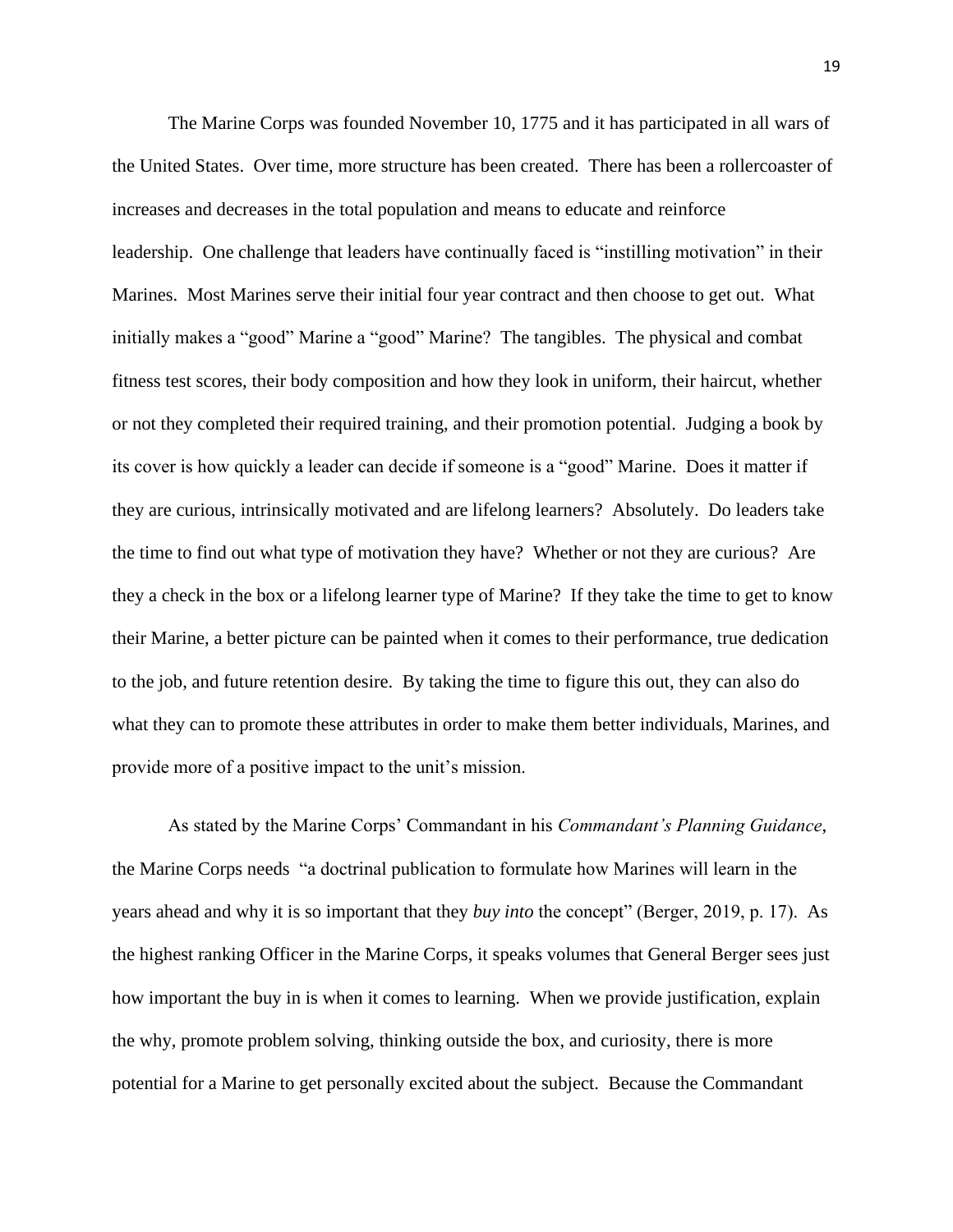recognizes this importance, it is necessary for the Marine Corps to take actions in order to instill these attributes throughout the organization.

The Army has created a model known as the Army Learning Concept for 2015. It "recognizes the need to enhance student motivation in the learning process if the learning is to be retained and usable in future real-world situations" (Persyn & Polson, 2012, p. 12). This concept is applicable, relevant, and necessary to create long term effects for the Army's population. Because the Army is also the largest branch of service, this recognition in the learning process has such incredible potential to reach so many members within the military. This model's emphasis on motivation and lifelong learning has the ability to influence the other branches within the military. As of today, nothing has been published that has stated whether the model has shown improvements or positive data when it comes to the quality of learning for Soldiers. If and when data is published, the rest of the Department of Defense should mirror this model for its nearly three million personnel if the model is seen as effective within the Army.

A comprehensive study that was conducted by Cyril Houle (known as *The Inquiring Mind*) in 1961 and on the Army Learning Concept of 2015 have confirmed connections between learning and motivation. In order to be successful, "adult education programs must appeal to the needs and interests of students, must connect in a meaningful way to other aspects of the students' lives, and must encourage students to feel responsible for their own learning" (Persyn & Polson, 2012, p. 13). There is a strong correlation between the quality of education to the quality of the instructor. This creates an additional burden of responsibility for teachers and leaders but most teachers and leaders of Marines *choose* their job because they want the opportunity and privilege to positively influence others. The confirmation that a teacher or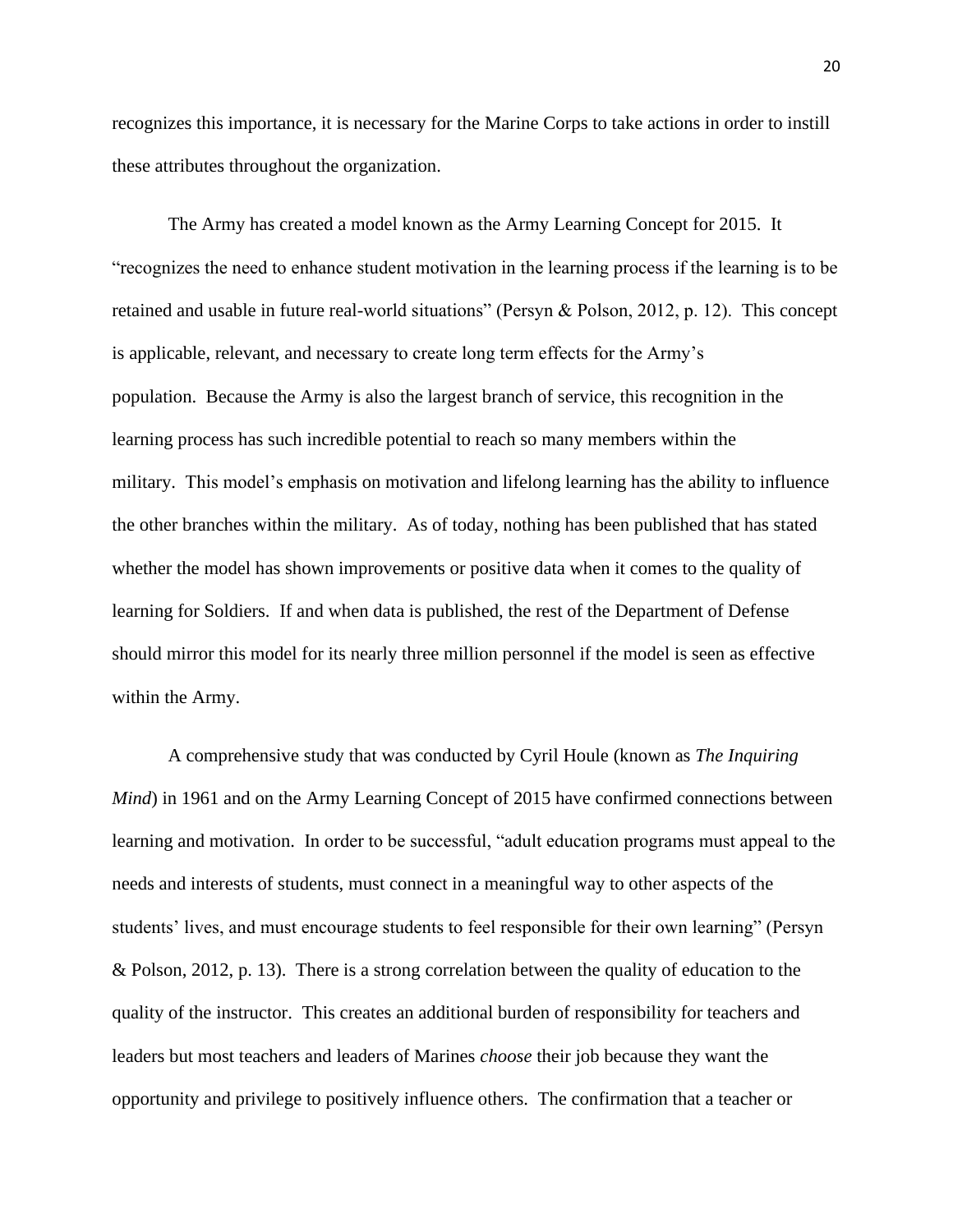leader's action has a lasting and profound impact on how their students and Marines turn out in the long run should encourage them to do any and everything in their power to instill positive attributes and behaviors while they have the ability to impact their futures.

The Marine Corps is structured in a way that doesn't allow complete freedom to choose how to accomplish every task but there can be choice, decision making in the process, and room to explore with many tasks. It's just a matter of communicating and coordinating to work out the details. Because of the structure, it is easy to allow a controlling environment to be the only environment that exists. This often leads to resentment, frustration, and feelings of lack of trust and confidence from leadership. When there is external pressure in a Marine Corps environment, both the Marines and the leaders suffer the consequences. For example, when the mission priority suddenly shifts and all the work that was done is no longer valid or necessary, frustration is felt by the leadership and their Marines because their efforts were a waste of time and were essentially dismissed (even if that wasn't the intent). When the timeline to get the job done suddenly gets shortened and seems nearly impossible, stress levels increase. When assigned a task that a leader doesn't agree with but must carry it out anyway, tension can be felt across the unit. When external pressure is created by superiors, there are second and third order effects that are often unseen and unheard from the Marines getting the job done. This external pressure causes the immediate leader to react and oftentimes, it can be negative. Rather than controlling the negative emotions, it usually gets pushed down to the Marines. It is understandable that some things cannot be controlled in the military - that's the nature of the military and must be accepted. What can make a difference is the leadership explaining the "why" when they create external pressure and an unintended controlling environment. By explaining the "so what" to the big picture, it can fuel the curiosity for the Marines, allow self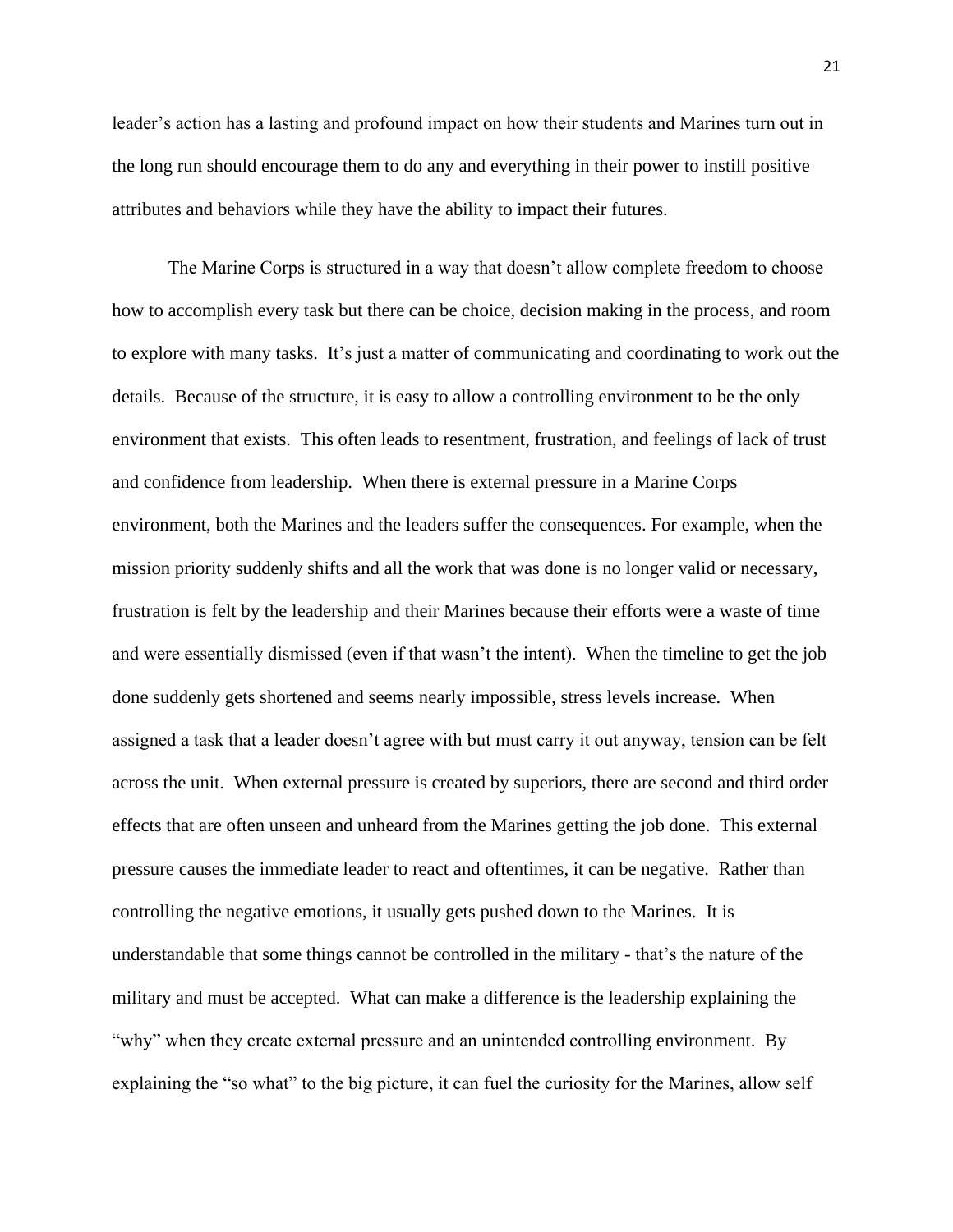reflection in the matter, and if there is effective communication, autonomy can still take place to accomplish the mission.

In the 38th Commandant's Planning Guidance, General Berger discusses education being one of his five priorities through 2030. He argues that "the lack of incentives for selfimprovement through education and personnel development discourages those inclined to learn, think, and innovate – as these tend to disrupt the current model, and may in fact make the individual less competitive for promotion" (Berger, 2019, p. 7). Because the Commandant recognizes that both self improvement (intrinsic motivation and lifelong learning) and innovation (curiosity) are factors that must be addressed in his guidance, it cannot be ignored that they are important attributes to becoming a better Marine. Though this quote is long, it is imperative that General Berger's perspective is appreciated for the future of the Marine Corps' education. General Berger believes that:

There is an increasing dissonance between what we are doing with regard to training and education, and what we need to be doing based on the evolving operating environment. Specifically, many of our schools and training venues are firmly based in the "lecture, memorize facts, regurgitate facts on command" model of industrial age training and education. For our schools, it is more about the process of presenting information, and for our students/trainees, it is about what to think and what to do instead of how to think, decide, and act. What we need is an information age approach that is focused on active, student-centered learning using a problem-posing methodology where our students/trainees are challenged with problems that they tackle as groups in order to learn by doing and also from each other. We have to enable them to think critically, recognize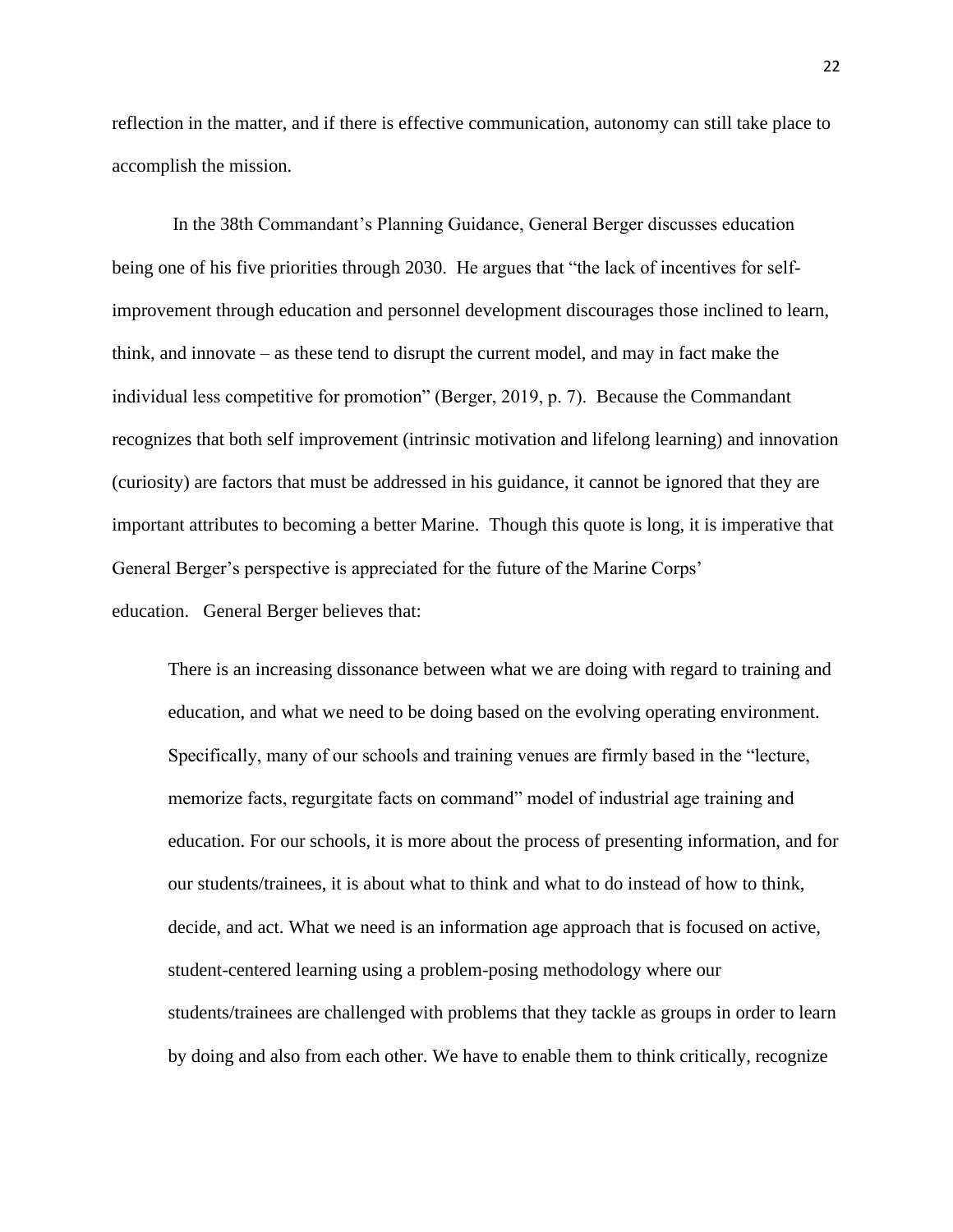when change is needed and inculcate a bias for action without waiting to be told what to do. (2019, p. 16)

Similar to the standardized tests and controlling environments in classrooms (often due to external pressure), the Marine Corps is still using powerpoint, lecture, memorization as a means to educate our Marines rather than focusing on problem solving and critical thinking. By promoting curiosity, intrinsic motivation, and teaching in an autonomy-supportive environment, the industrial age learning can become history while the informational age approach makes its way front and center, per the Commandant's goal. Lastly, General Berger states that " The National Defense Strategy has directed us to focus in new areas, and this requires us to think, innovate, and change. Addressing these new missions starts with ideas, ideas are developed into concepts, and concepts that are then tested and refined by wargaming, experimentation, modeling and simulation" (Berger, 2019, p. 17). If we don't provide freedom for our Marines to think outside the box and promote this curiosity we will not be able to effectively "think, innovate, and change." The time is now to make these adjustments in order to increase the readiness of the Marine Corps.

#### **Conclusion**

#### Tangibles for Leadership to Implement at Small Unit Level:

- Encourage Marines to act on **curiosity**. Allow exploration and freedom for Marines to complete assignments and tasks with creativity and innovation.
- Teach and discuss the idea behind **intrinsic motivation**. It comes from within. Encourage Marines to create tangible personal goals during counseling sessions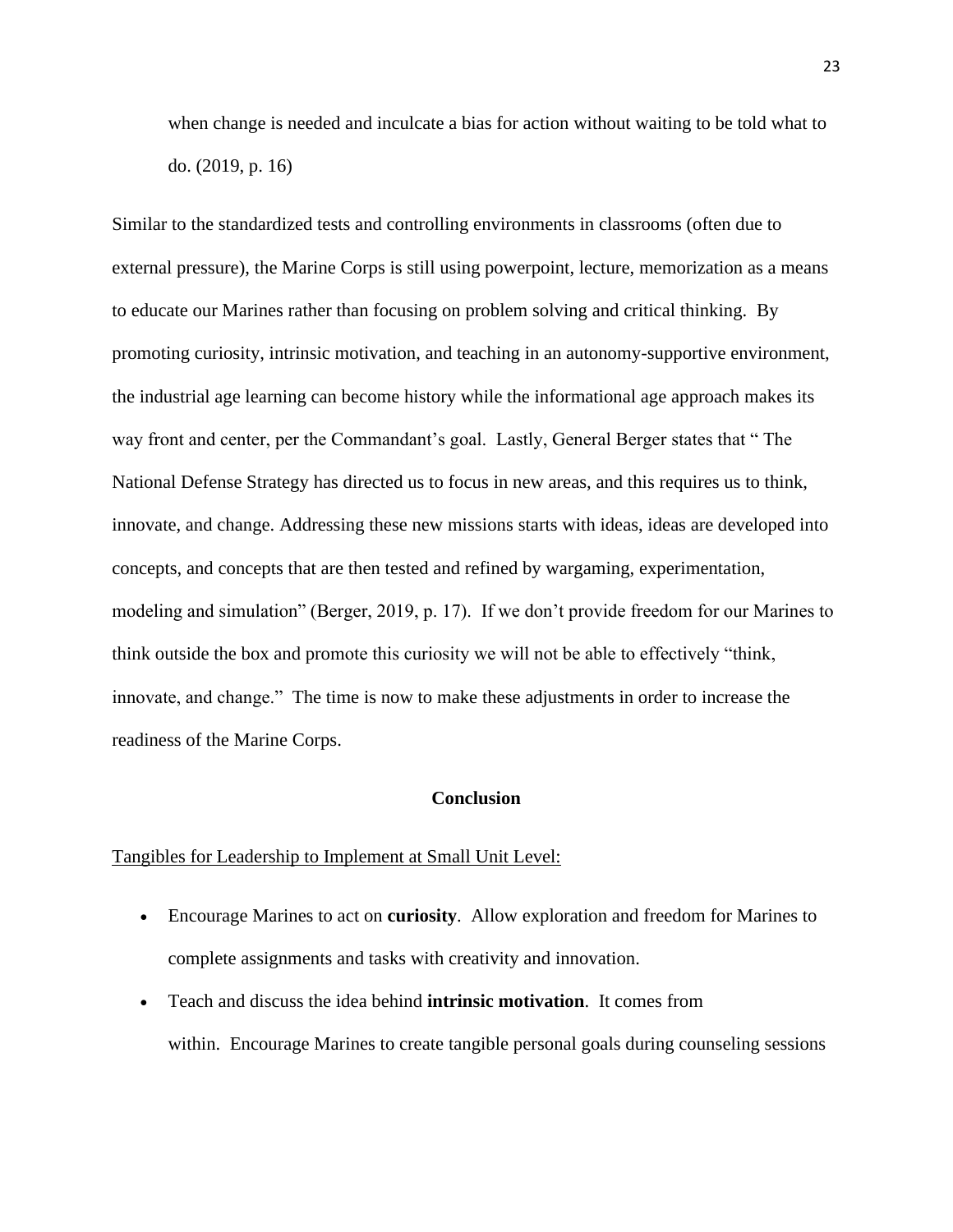and assist them in creating steps in order to reach that goal on their own terms. Let them decide how they will accomplish the goal.

- Create an **autonomy-supportive environment** rather than a controlling environment. Allow Marines to *choose* when possible. Decrease the amount of micromanaging in order to promote creative thinking, problem solving, and relying on themselves to find the answer.
- Build a positive learning environment. Ensure it is understood that learning is meant to be a lifelong concept - not a check in the box for each subject, topic, training event, etc. **Lifelong Learning** takes place in and out of the work environment - it should be desired on an individual level.

Though the Marine Corps has hierarchy, structure, standards, policies, and orders that provide clear guidance on what can and cannot be done within our institution, we also publish Marine Administrative Messages (MARADMINs) that provide clarifying guidance for more current topics such as the COVID vaccine, physical fitness test changes, promotion board timelines, and informal training requirements that need to be take place within a specific period of time. In order to reach the entire population of the Marine Corps, I recommend publishing a MARADMIN pertaining to curiosity, intrinsic motivation, autonomy-supportive teaching environments, and lifelong learning. In this message, the Commandant's remarks from the 38th Commandant's Planning Guidance must be referenced - specifically the fact that one of his top five priorities is on education and training. His desire to promote innovation, self-improvement, and lifelong learning rather than memorization of facts should be included.

In addition, the Marine Innovation Unit should be used as an example for a unit that is utilizing the four discussed attributes to shape the future of the Marine Corps. A background of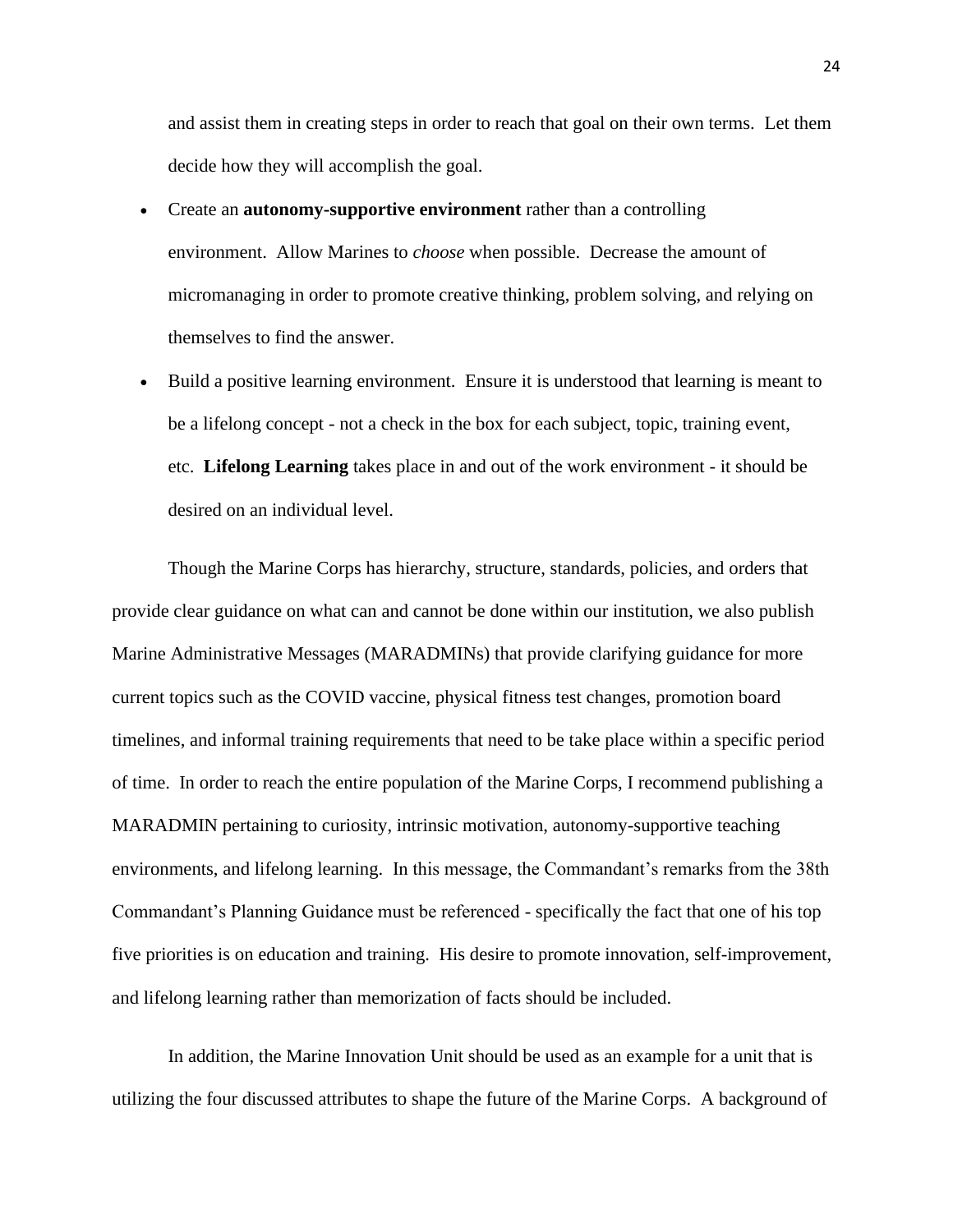curiosity, intrinsic motivation, autonomy, and lifelong learning should be explained to provide context. Instructions should be provided in order to implement these attributes throughout all units within the Marine Corps. A powerpoint presentation will be published as a guideline (not as a means to present the information to an audience). All Staff Non-Commissioned Offices (SNCOs) and Officers will be expected to complete the training by a deadline. Once this takes place, the SNCOs and Officers must provide informal training to the NCOs and junior Marines by a second deadline. Once all hands throughout the Marine Corps have been trained on implementing these attributes to their commands, it will become a once per year refresher training and taught in boot camp and Officer Candidate School to all new Marines. If the importance of curiosity, intrinsic motivation, autonomy-supportive teaching environments, and lifelong learning can be discussed as important at the lowest levels, over time, the mindset will begin to shift.

Curiosity, intrinsic motivation, and autonomy-supportive teaching environments can be promoted at all levels within the Marine Corps. The Marine Corps recently created the Marine Innovation Unit because as an institution, we believe that "the Marine Corps has always relied on improvisation and resourcefulness to win battles. The world's most powerful weapon is still the human mind. Our thinkers, innovators, and improvisers will prove decisive during future conflicts" (Marine Innovation Unit, 2022). We are living in a time where innovation, creativity, and thinking outside the box is required in order to stay relevant, current with technological advances, and ahead of our adversaries. The Marine Innovation Unit is a unit that "leverages existing Marine talent to address advanced technology challenges in order to accelerate the development of new capabilities" and to "accelerate advanced technology development for the Marine Corps" (Marine Innovation Unit, 2022). This is a competitive unit to become a part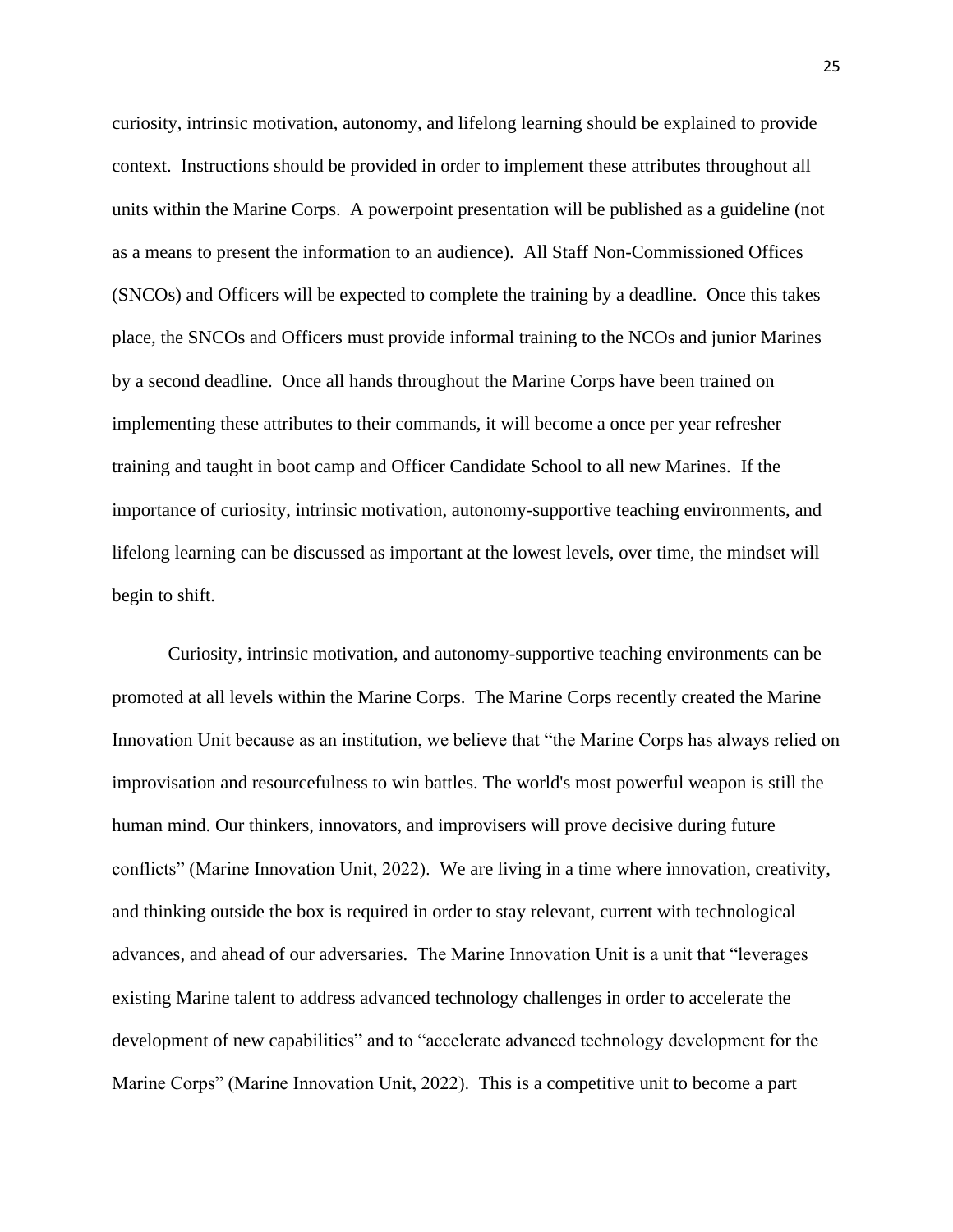of. A Marine must have an intrinsic motivation to apply, get screened, and selected to be a part of it. Once they become a part of this unit, they work in an autonomy-supportive environment to promote the idea of choosing how to create new and innovative ways of accomplishing our mission. Because the Marine Innovation Unit is promoting curiosity, it can and should be promoted across the force and referenced in the MARADMIN to reiterate the fact that the attributes are already being encouraged in one unit. The time is now to encourage it across the entire fleet of the Marine Corps.

How can curiosity physically be implemented at the lowest levels? Though this sounds simple, it is as easy as it sounds. Allow Marines (at all levels) to ask the question "Why?" As an institution, we pride ourselves on the hierarchy of the Marine Corps. We appreciate that ranks mean something. We understand that with rank comes experience, time, and climbing up from the trenches. As we climb higher, we sometimes lose perspective on what it was like to be a younger, more junior Marine. We lose patience. We lose understanding. We don't think we need to explain ourselves because they have little experience and don't "need to know" the details of their task. Because we, as humans, appreciate the reason behind why we have to do things, we should explain ourselves (when possible). In a wartime situation when time is of the essence, questions cannot always be asked. In peacetime, we should provide learning opportunities when we assign tasks. At least once a week, we should have informal discussions on our way ahead. We should provide opportunities to *all* of our Marines to provide their perspective and ideas on how we can improve or do things differently. When we provide these opportunities, we must treat our Marines fairly, with respect, and with patience. We should not crush their spirits, shut down their thoughts right away, or insult them. There will be good ideas. When they are shared, implement those ideas and see how things change. If it improves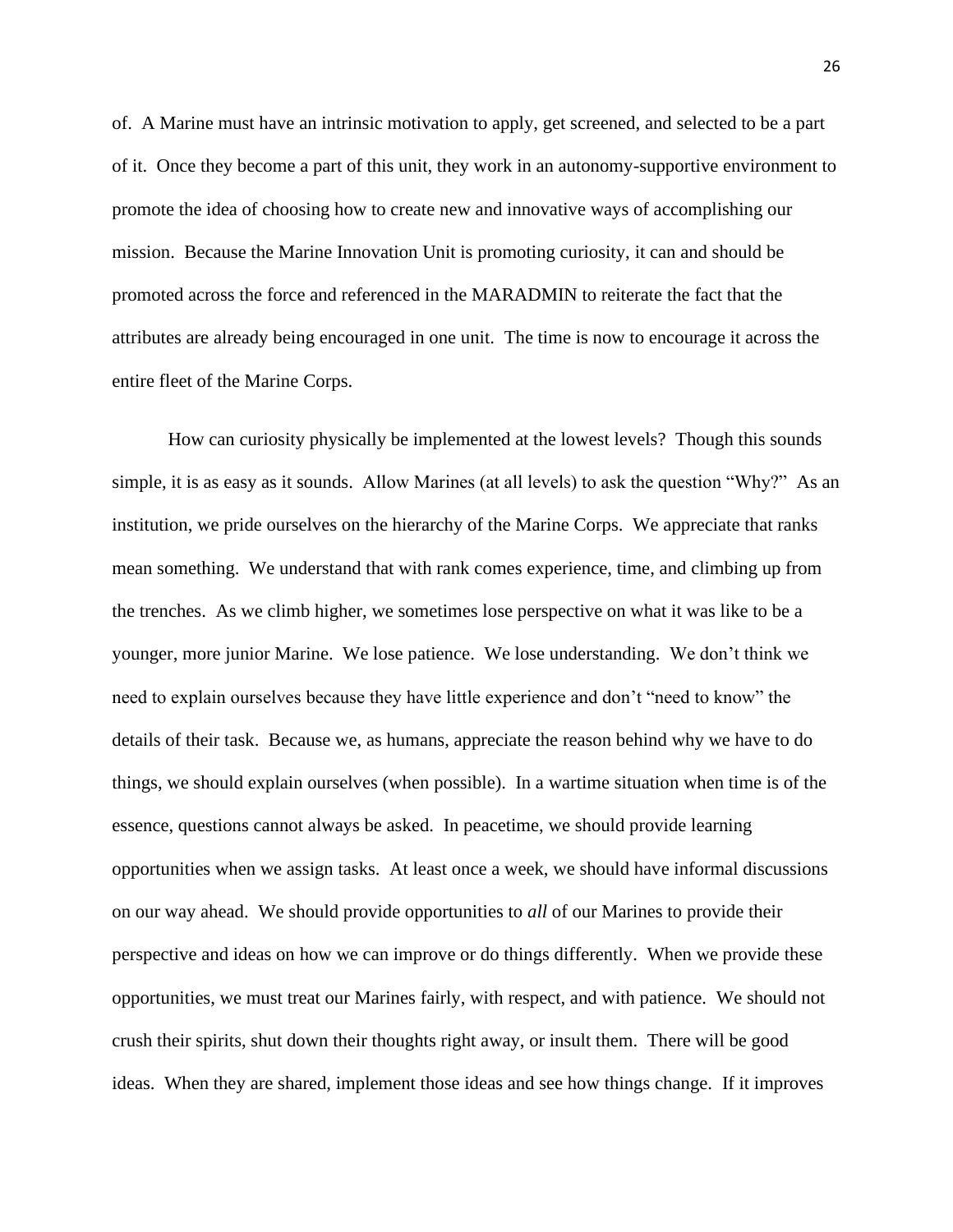the command, praise the Marine in front of the unit and highlight the importance of curiosity. This positive attention will encourage others to practice curiosity. In addition, these ideas can help the unit accomplish its mission in a potentially more efficient manner.

How can intrinsic motivation be implemented at the lowest levels? The Marine Corps is an organization that provides a lot of extrinsic motivation when it comes to getting the job done. If it has been a tough work week and the Marines have clearly worked hard, leadership will allow early liberty on Fridays. Leaving work at noon instead of at five in the afternoon on a Friday is something that Marines will work harder for. If someone goes above and beyond at a certain unit for the two to three years that they are a part of the unit, they will sometimes get officially recognized by the Marine Corps in the form of an award. This award becomes a part of their official military personnel file and is a permanent part of their record. If Marines want the recognition, they will work harder. In order to implement intrinsic motivation, leadership must provide a certain number of hours from the work week to "work on themselves."

As a counseling requirement, goals should be established for all Marines - both personally and professionally. The goals should tie in to the hours that they get to work on themselves. For example, a Marine's personal goal may be to "volunteer 40 hours within three months." In order to help them reach that goal, provide the Marine with two hours per week to dedicate to volunteering. There, of course, must be some means to verify, validate, and show proof of how they are working on themselves but the idea is that they are encouraged to pursue their goals without time being in the way to help them achieve it. There is a small sense of extrinsic motivation because of the time that is allowed but it is such a small factor that it isn't relevant in this case. Over time, the Marines should see that this time that they are given to work on themselves is not enough. The goal is that they start giving up more personal time in order to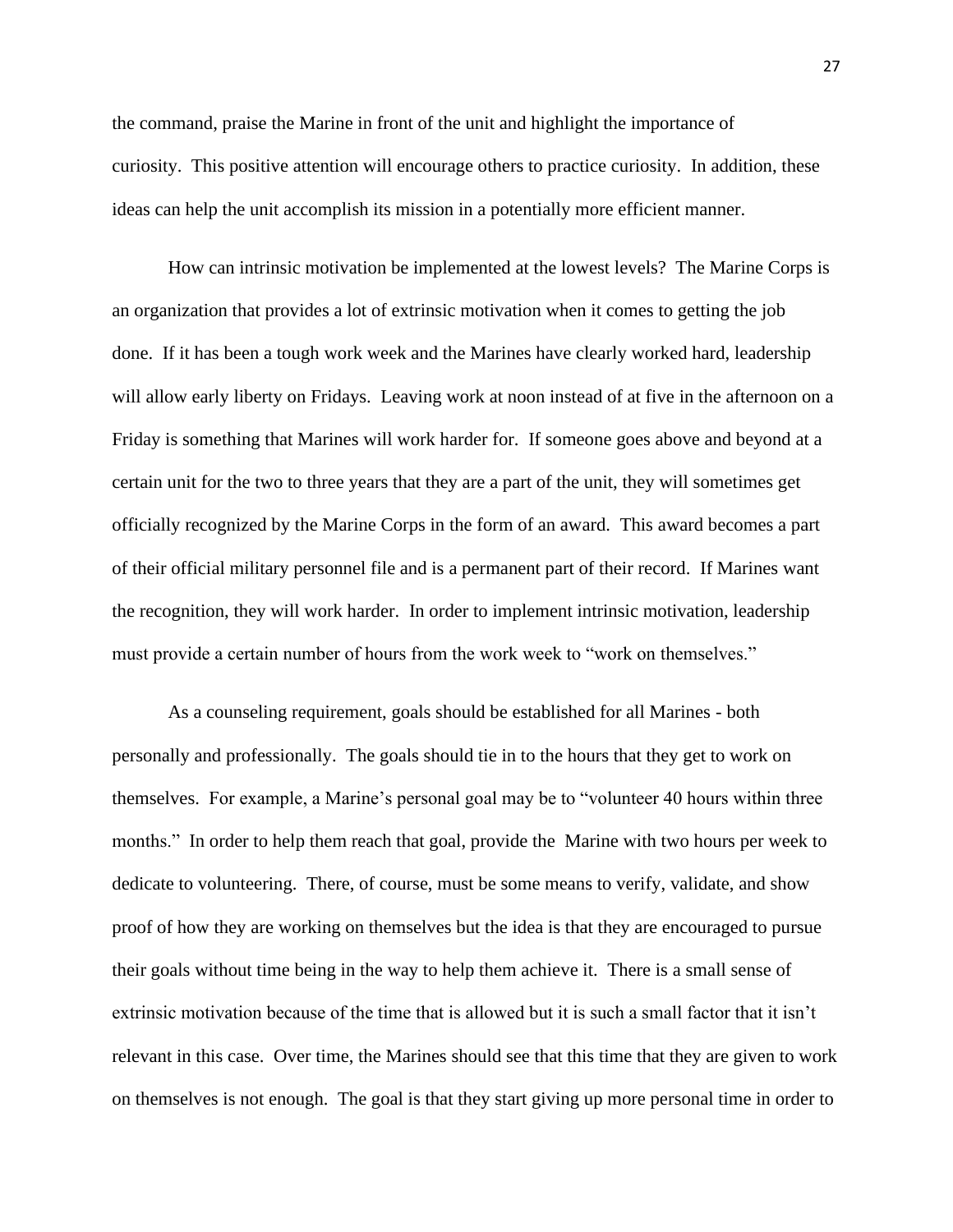continue pursuing these goals. Instead of spending just two hours per week on volunteering, maybe they dedicate another three hours of their personal time. In the long run, the idea is that the Marine will increase their intrinsic motivation without even realizing it.

How can autonomy-supportive environments be implemented at the lowest levels? During the weekly field day formations, SNCOs tend to get involved when it comes to supervision of the cleaning. They often hover, micromanage, and essentially get in the way of Non-Commissioned Officers (NCOs) running the show. Though it is important to ensure that the bachelor enlisted quarters are cleaned in an orderly fashion, we could create an autonomysupportive environment by allowing the NCOs to be in charge. The SNCOs can provide initial guidance and expectations before the field day begins but then provide complete freedom to the NCOs to complete the task. There are some units that implement this type of practice but more times than not, the SNCOs get involved before the field day formation is over and it quickly becomes a controlling environment. Another way that an autonomy-supportive environment can be created is to flip the roles for training requirements. For the most part, it is SNCOs and Officers who take charge for most training events. Oftentimes, the younger and more junior Marines just show up and are told what to do and how to do it. Rather than do what is expected and not enjoyed, at least once per quarter, an opportunity should be provided to the junior Marines to be in charge of a training event from start to finish. They would have complete autonomy over the timeline, presentation style, venue, method of teaching, etc. The only requirement would be to inform the NCOs of their plan, create some type of product for the NCOs to review (agenda, powerpoint presentation, script, etc.) and do a run through or rehearsal of the training event in front of the NCOs to ensure it is presentable and appropriate for the entire unit. This unique training event provides an opportunity for the junior Marines to have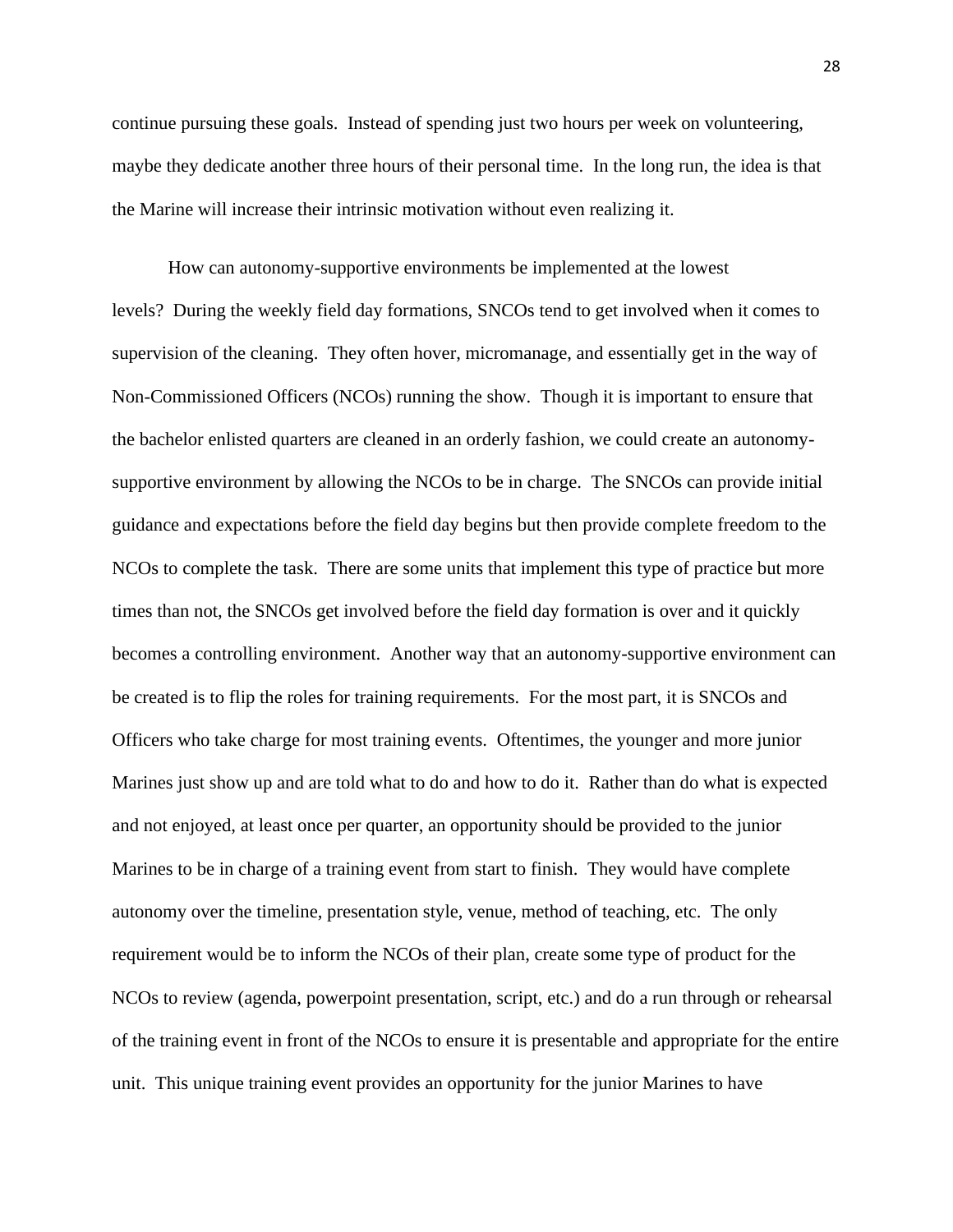perspective on their leadership's role. This perspective provides an appreciation, understanding, and buy-in to how and why certain things are done the way they are in the Marine Corps. Over time, they will become better at putting these training packages together, learn what it takes to step up to leadership roles, and be a better follower when necessary.

The above guidance is not meant to be an end all, be all for implementing these attributes across the Marine Corps. Think of this as a starting point. How can we promote curiosity at our level? In what ways can intrinsic motivation be encouraged at the lowest levels? Though our hierarchy can seem rigid, what room do we have to create an autonomy-supportive environment for our Marines? There is no wrong answer to encourage these because we, as leaders, must practice these as well. Lifelong learning can be something we all strive for and seek for ourselves and our Marines. It will benefit us as leaders and the Marine Corps as an institution.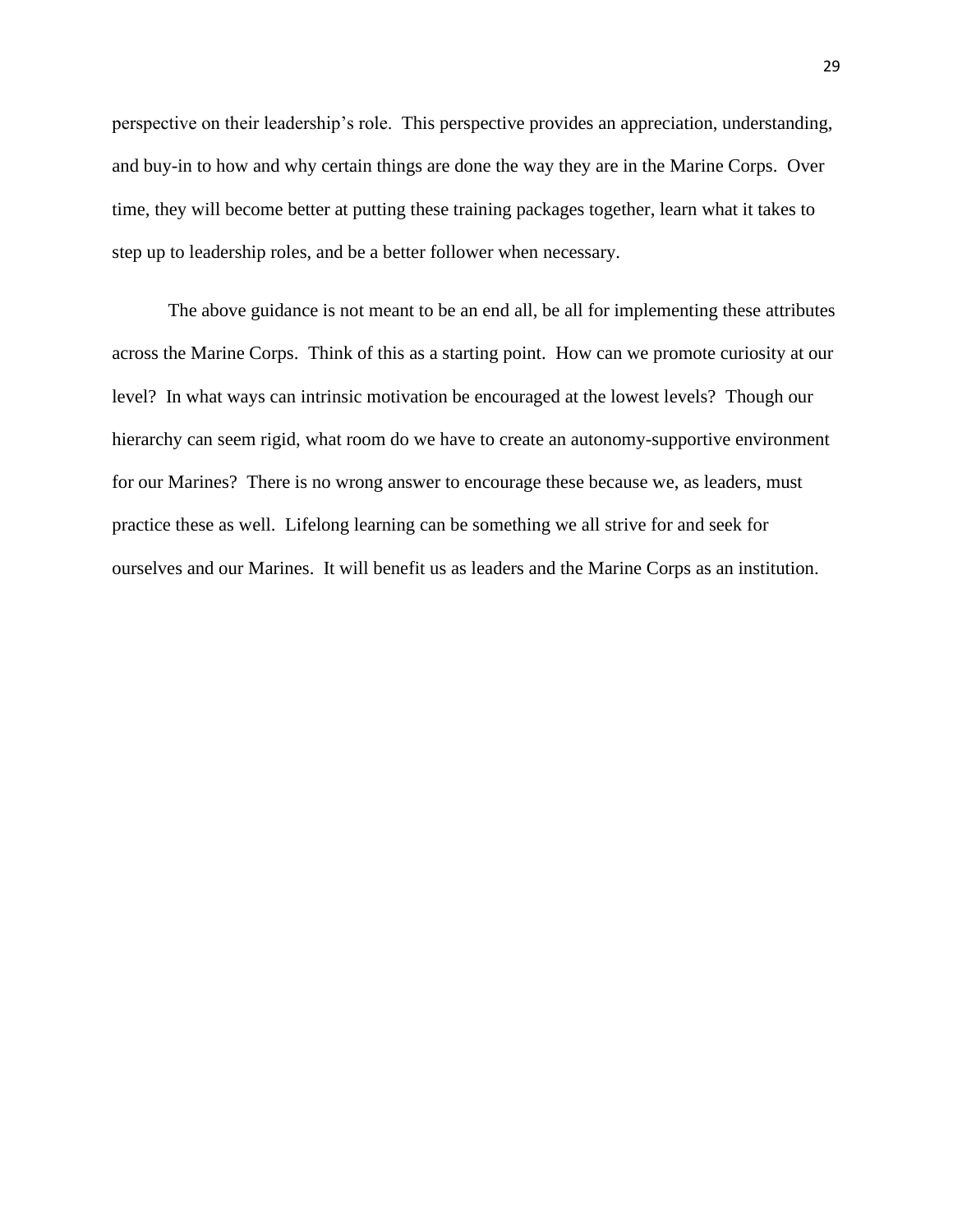### **References:**

Adams, M. (2013). Teaching that changes lives 12 mindset tools for igniting the love of learning (1st ed.). San Francisco: Berrett-Koehler Publishers.

Berger, D., (2019). Commandant's Planning Guidance: 38th Commandant of the Marine Corps, Department of the Navy, United States Marine Corps. [https://www.marines.mil/Portals/1/Publications/Commandant's%20Planning%20Guidance\\_2019](https://www.marines.mil/Portals/1/Publications/Commandant) [.pdf?ver=2019-07-17-090732-937](https://www.marines.mil/Portals/1/Publications/Commandant)

Brand, W. (2009). Hume's Account of Curiosity and Motivation. The Journal of Value Inquiry, 43(1), 83–96. https://doi.org/10.1007/s10790-008-9142-8

Christodoulou, M., Kiprianos, P., & Papachristopoulou, E. (2018). Becoming a Lifelong Learner through Life Disruptions: Exploring Motivational Pathways in Second Chance Schools' Students. Sociological Research Online, 23(3), 606–621. <https://doi.org/10.1177/1360780418770460>

Crow, S. R., 2006, What Motivates a Lifelong Learner, Volume 12, Number 1, School of Libraries Worldwide

Day D. V., Harrison, M. M., & Halpin, S. M. (2009). An integrative approach to leader development: Connecting adult development, identity, and expertise. Routledge

Fadlelmula, F. K., Cakiroglu, E., & Sungur, S. (2014). Developing a Structural Model on the Relationship among Motivational Beliefs, Self-Regulated Learning Strategies, and Achievement in Mathematics. International Journal of Science and Mathematics Education, 13(6), 1355–1375. <https://doi.org/10.1007/s10763-013-9499-4>

Freeman, S., Eddy, S. L., McDonough, M., Smith, M. K., Okoroafor, N., Jordt, H., & Wenderoth, M. P. (2014). Active learning increases student performance in science, engineering, and mathematics. Proceedings of the National Academy of Sciences - PNAS, 111(23), 8410– 8415. https://doi.org/10.1073/pnas.1319030111

Liu, J., Xiang, P., McBride, R. E., & Chen, H. (2020). Self-regulated learning strategies and achievement goals among preservice physical education teachers. European Physical Education Review, 26(2), 375–391. https://doi.org/10.1177/1356336X19859602

Marine Corps University, 2006, Brief History of the United States Marine Corps, [https://www.usmcu.edu/Research/Marine-Corps-History-Division/Brief-Histories/Brief-History](https://www.usmcu.edu/Research/Marine-Corps-History-Division/Brief-Histories/Brief-History-of-the-United-States-Marine-Corps/)[of-the-United-States-Marine-Corps/](https://www.usmcu.edu/Research/Marine-Corps-History-Division/Brief-Histories/Brief-History-of-the-United-States-Marine-Corps/)

Marines: The Official Website of Marine Corps Forces Reserve, 2022, Marine Innovation Unit, <https://www.marforres.marines.mil/MIU/>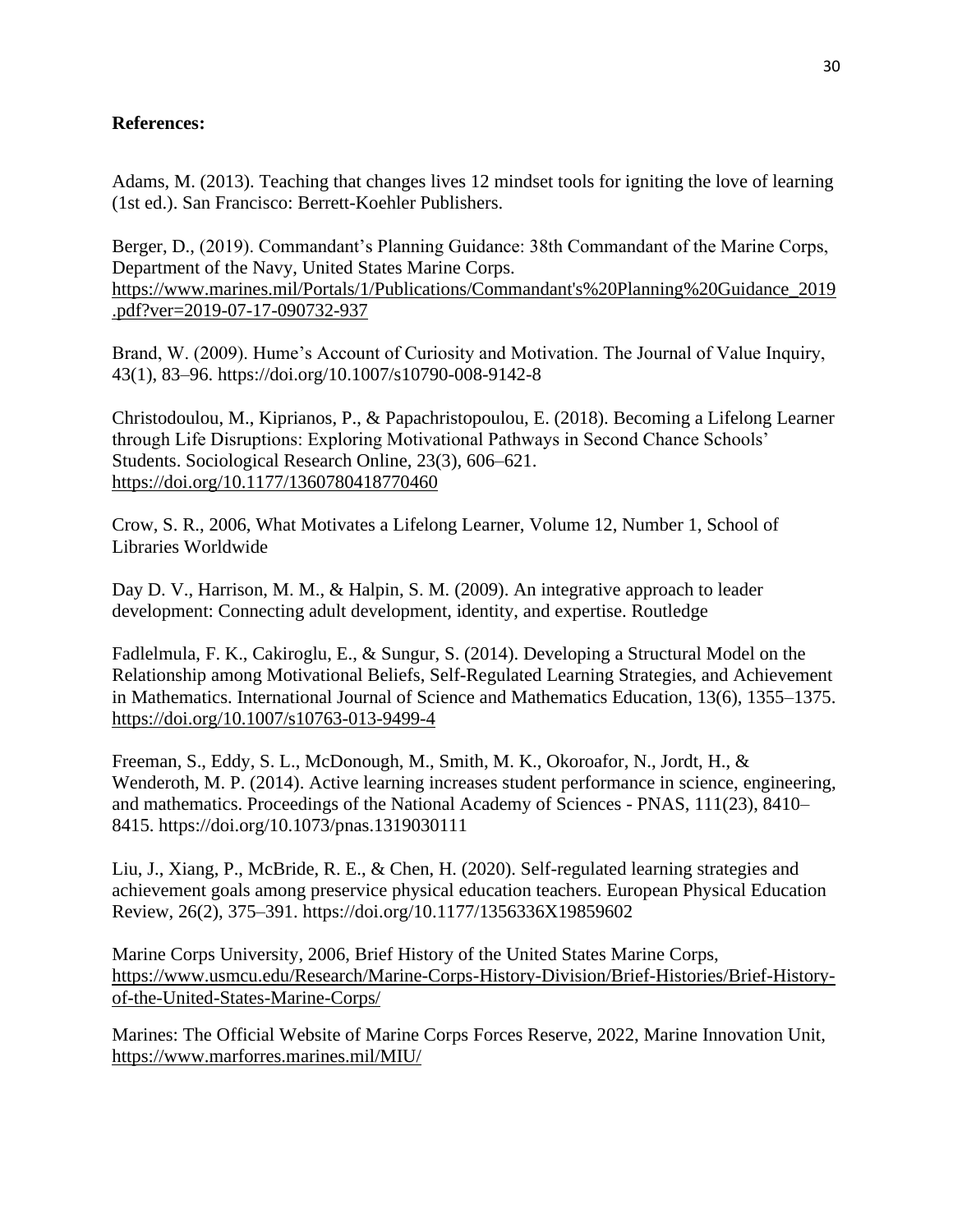Moon, T. C., DOD's Chief Data Officer Encourages Students to Pursue STEM Careers, 29 November 2021. U.S. Department of Defense. [DOD's Chief Data Officer Encourages Students](https://www.defense.gov/News/News-Stories/Article/Article/2855440/dods-chief-data-officer-encourages-students-to-pursue-stem-careers/)  [to Pursue STEM Careers > U.S. Department of Defense > Defense Department News](https://www.defense.gov/News/News-Stories/Article/Article/2855440/dods-chief-data-officer-encourages-students-to-pursue-stem-careers/)

Murthy, S., Dingman, M. E., & Mensch, K. G. (2011). Experiential leader development at the United States marine corps intelligence: A pilot study evaluation. Organization Development Journal, 29(3), 23–38.

National Center for Educational Statistics, 2022, Fast Facts: Back to school statistics. [https://nces.ed.gov/fastfacts/display.asp?id=372#,](https://nces.ed.gov/fastfacts/display.asp?id=372) 2022.

Newman, K. M., 2017, How to Be a Lifelong Learner, https://greatergood.berkeley.edu/ article/item/how\_to\_be\_a\_lifelong\_learner?msclkid=0ac08322b37311ec95ad23272ba9f2e7

Oudeyer, P.-Y., Gottlieb, J., & Lopes, M. (2016). Intrinsic motivation, curiosity, and learning: Theory and applications in educational technologies. Progress in Brain Research, 229, 257–284. <https://doi.org/10.1016/bs.pbr.2016.05.005>

Persyn, J. M., & Polson, C. J. (2012). Evolution and influence of military adult education. New Directions for Adult and Continuing Education, 2012(136), 5–16. <https://doi.org/10.1002/ace.20031>

Reeve, J., & Tseng, C.-M. (2011). Cortisol reactivity to a teacher's motivating style: the biology of being controlled versus supporting autonomy. Motivation and Emotion, 35(1), 63–74. https://doi.org/10.1007/s11031-011-9204-2

Ryan, R. M., & Deci, E. L., (2000). Self-determination theory and the facilitation of intrinsic motivation, social development, and well-being. American Psychologist, 55(1), 68-78.

Ryan, R. M., & Deci, E. L. (2020). Intrinsic and extrinsic motivation from a self-determination theory perspective: Definitions, theory, practices, and future directions. Contemporary Educational Psychology, 61, 101860–.<https://doi.org/10.1016/j.cedpsych.2020.101860>

Sheldon, K. M., & Biddle, B. J., (1998). Standards, accountability, and school reform: Perils and pitfalls. Teachers College Record, 100(1), 164-80

Socrates, Pursuit of Happiness, 2022, [https://www.pursuit-of-happiness.org/history-of](https://www.pursuit-of-happiness.org/history-of-happiness/socrates/)[happiness/socrates/](https://www.pursuit-of-happiness.org/history-of-happiness/socrates/)

Taylor, G., Jungert, T., Mageau, G. A., Schattke, K., Dedic, H., Rosenfield, S., & Koestner, R. (2014). A self-determination theory approach to predicting school achievement over time: the unique role of intrinsic motivation. Contemporary Educational Psychology, 39(4), 342–358. <https://doi.org/10.1016/j.cedpsych.2014.08.002>

The American Board, 2015, [https://www.americanboard.org/blog/11-facts-about-the-history-of](https://www.americanboard.org/blog/11-facts-about-the-history-of-education-in-america/#:~:text=1600)[education-in-america/#:~:text=1600's%2D1800's,the%20United%20States%2C%20in%201635.](https://www.americanboard.org/blog/11-facts-about-the-history-of-education-in-america/#:~:text=1600)